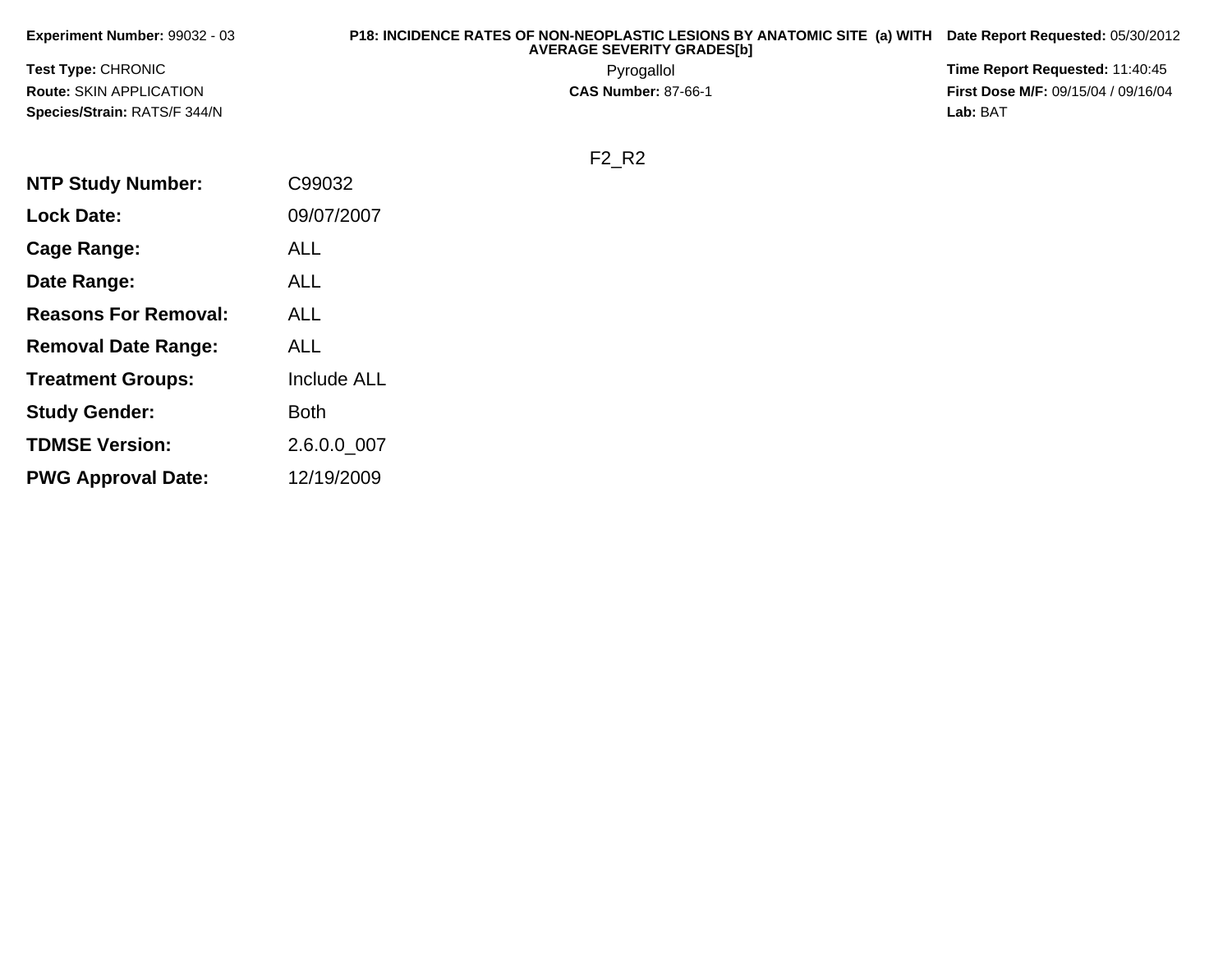| Experiment Number: 99032 - 03                            |                | P18: INCIDENCE RATES OF NON-NEOPLASTIC LESIONS BY ANATOMIC SITE (a) WITH Date Report Requested: 05/30/2012<br>Time Report Requested: 11:40:45 |                            |                 |                                     |
|----------------------------------------------------------|----------------|-----------------------------------------------------------------------------------------------------------------------------------------------|----------------------------|-----------------|-------------------------------------|
| Test Type: CHRONIC                                       |                |                                                                                                                                               |                            |                 |                                     |
| Route: SKIN APPLICATION                                  |                |                                                                                                                                               | <b>CAS Number: 87-66-1</b> |                 | First Dose M/F: 09/15/04 / 09/16/04 |
| Species/Strain: RATS/F 344/N                             |                |                                                                                                                                               |                            |                 | Lab: BAT                            |
| <b>FISCHER 344 RATS MALE</b>                             | 0 MG/KG        | 5 MG/KG                                                                                                                                       | 20 MG/KG                   | <b>75 MG/KG</b> |                                     |
| <b>Disposition Summary</b>                               |                |                                                                                                                                               |                            |                 |                                     |
| <b>Animals Initially In Study</b><br><b>Early Deaths</b> | 50             | 50                                                                                                                                            | 50                         | 50              |                                     |
| <b>Moribund Sacrifice</b>                                | 17             | 14                                                                                                                                            | 15                         | 17              |                                     |
| <b>Natural Death</b>                                     | 10             | 8                                                                                                                                             | $\overline{7}$             | $5\phantom{.0}$ |                                     |
| <b>Survivors</b>                                         |                |                                                                                                                                               |                            |                 |                                     |
| <b>Natural Death</b>                                     |                | $\mathbf{2}$                                                                                                                                  |                            |                 |                                     |
| <b>Terminal Sacrifice</b>                                | 23             | 26                                                                                                                                            | 28                         | 28              |                                     |
| <b>Animals Examined Microscopically</b>                  | 50             | 50                                                                                                                                            | 50                         | 50              |                                     |
| <b>ALIMENTARY SYSTEM</b>                                 |                |                                                                                                                                               |                            |                 |                                     |
| Esophagus<br>Periesophageal Tissue, Hemorrhage           | (50)<br>1[4.0] | (50)                                                                                                                                          | (50)                       | (50)            |                                     |
| Periesophageal Tissue, Inflammation                      | 1[2.0]         |                                                                                                                                               |                            |                 |                                     |
| Intestine Large, Cecum                                   | (49)           | (50)                                                                                                                                          | (50)                       | (50)            |                                     |
| Inflammation                                             |                | 2[2.5]                                                                                                                                        |                            |                 |                                     |
| Necrosis                                                 |                | 1[3.0]                                                                                                                                        |                            |                 |                                     |
| Thrombosis                                               |                | 1[3.0]                                                                                                                                        | 1[3.0]                     |                 |                                     |
| Intestine Large, Colon                                   | (50)           | (50)                                                                                                                                          | (50)                       | (50)            |                                     |
| Hyperplasia, Lymphoid                                    |                | 1[3.0]                                                                                                                                        |                            |                 |                                     |
| Parasite Metazoan                                        | $\overline{2}$ |                                                                                                                                               | 1                          | 6               |                                     |
| Intestine Large, Rectum                                  | (50)           | (50)                                                                                                                                          | (50)                       | (50)            |                                     |
| Parasite Metazoan                                        | $\overline{4}$ | 5                                                                                                                                             | 3                          | 4               |                                     |
| Intestine Small, Duodenum                                | (50)           | (50)                                                                                                                                          | (50)                       | (50)            |                                     |
| Inflammation                                             |                |                                                                                                                                               | 1[4.0]                     |                 |                                     |
| Ulcer                                                    |                |                                                                                                                                               | 1[4.0]                     |                 |                                     |
| Intestine Small, Ileum                                   | (50)           | (50)                                                                                                                                          | (50)                       | (50)            |                                     |
| Inflammation                                             |                |                                                                                                                                               | 1[2.0]                     |                 |                                     |
| Epithelium, Dysplasia                                    | 1[2.0]         |                                                                                                                                               |                            |                 |                                     |
| Intestine Small, Jejunum                                 | (50)           | (50)                                                                                                                                          | (50)                       | (50)            |                                     |
| Inflammation                                             |                |                                                                                                                                               |                            | 1[2.0]          |                                     |
| Peyer's Patch, Inflammation, Granulomatous               |                | 1[1.0]                                                                                                                                        |                            |                 |                                     |
| Liver                                                    | (50)           | (50)                                                                                                                                          | (50)                       | (50)            |                                     |
| Angiectasis                                              | 3[2.0]         | 2[2.0]                                                                                                                                        |                            | 1[2.0]          |                                     |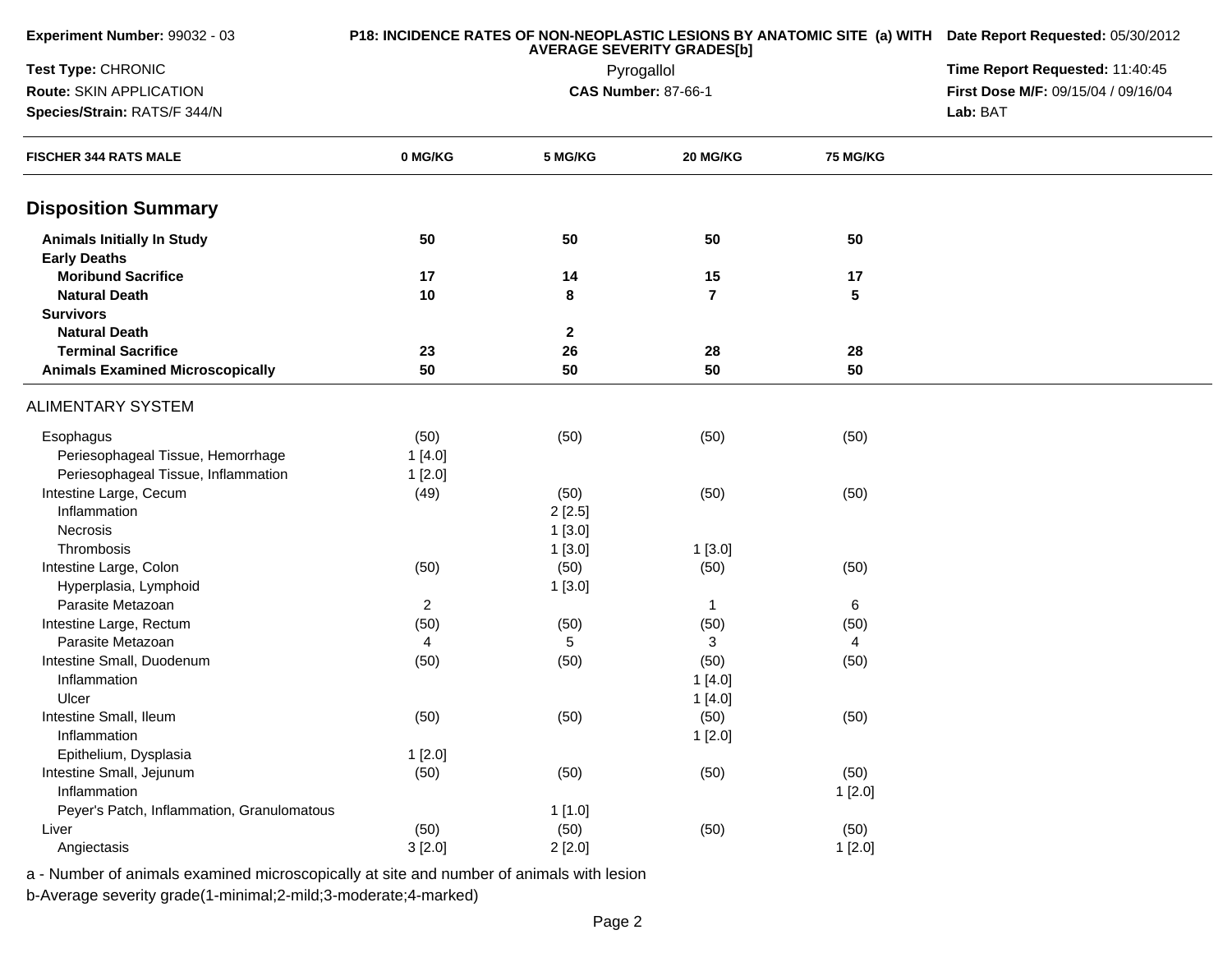**Experiment Number:** 99032 - 03

## **P18: INCIDENCE RATES OF NON-NEOPLASTIC LESIONS BY ANATOMIC SITE (a) WITH AVERAGE SEVERITY GRADES[b] Date Report Requested:** 05/30/2012

**Test Type:** CHRONIC**Route:** SKIN APPLICATION**Species/Strain:** RATS/F 344/N**Lab:** BAT

 Pyrogallol **Time Report Requested:** 11:40:45 **First Dose M/F:** 09/15/04 / 09/16/04 Lab: BAT

| <b>FISCHER 344 RATS MALE</b>          | 0 MG/KG      | 5 MG/KG        | 20 MG/KG | 75 MG/KG       |  |
|---------------------------------------|--------------|----------------|----------|----------------|--|
| <b>Basophilic Focus</b>               | $\bf 8$      | 8              | 11       | 8              |  |
| Clear Cell Focus                      | 18           | 17             | 21       | 21             |  |
| Congestion, Acute                     | 1[2.0]       |                |          |                |  |
| Degeneration, Cystic                  | 1[2.0]       | 6[1.5]         | 1[2.0]   | 1[1.0]         |  |
| <b>Eosinophilic Focus</b>             | 3            | $\overline{c}$ |          | $\overline{2}$ |  |
| Fatty Change                          | 1[2.0]       | 3[2.3]         | 1[3.0]   | 3[3.0]         |  |
| Hematopoietic Cell Proliferation      |              |                |          | 2[1.0]         |  |
| Hemorrhage                            |              |                | 1[3.0]   |                |  |
| Hepatodiaphragmatic Nodule            | $\mathbf{3}$ | $\overline{2}$ | 5        | $\overline{4}$ |  |
| Inflammation                          | 19 [1.0]     | 17 [1.1]       | 17[1.1]  | 17[1.1]        |  |
| <b>Mixed Cell Focus</b>               | 8            | 6              | 6        | 5              |  |
| Bile Duct, Cyst                       |              |                | 1[3.0]   |                |  |
| Bile Duct, Hyperplasia                | 28 [1.1]     | 24 [1.0]       | 27[1.1]  | 26[1.1]        |  |
| Centrilobular, Fibrosis               | 1[1.0]       |                | 1[3.0]   |                |  |
| Hepatocyte, Atrophy                   |              | 1[2.0]         | 1[4.0]   |                |  |
| Hepatocyte, Degeneration              | 1[1.0]       | 1[2.0]         |          |                |  |
| Hepatocyte, Necrosis                  | 1[3.0]       | 5[2.2]         | 4[1.3]   | 5[1.8]         |  |
| Hepatocyte, Regeneration              | 1[2.0]       |                | 1[3.0]   |                |  |
| Hepatocyte, Vacuolization Cytoplasmic | 19 [1.2]     | 20 [1.2]       | 24 [1.2] | 18[1.1]        |  |
| Kupffer Cell, Pigmentation            |              |                |          | 1[1.0]         |  |
| Portal, Fibrosis                      | 3[1.0]       | 6[1.0]         | 9[1.0]   | 6[1.0]         |  |
| Vein, Thrombosis                      |              | 1[4.0]         |          |                |  |
| Mesentery                             | (9)          | (2)            | (3)      | (5)            |  |
| Necrosis                              | 7[3.0]       | 2[3.0]         | 3[3.0]   | 4[3.0]         |  |
| Oral Mucosa                           | (2)          | (1)            | (4)      | (3)            |  |
| Gingival, Inflammation                | 2[2.0]       | 1[3.0]         | 2[2.0]   | 3[2.7]         |  |
| Pharyngeal, Hyperplasia               |              |                | 2[3.5]   |                |  |
| Pancreas                              | (50)         | (50)           | (50)     | (50)           |  |
| Acinus, Atrophy                       | 28 [1.6]     | 31 [1.8]       | 28 [1.7] | 31 [2.0]       |  |
| Acinus, Hyperplasia                   | 3[1.3]       | 8[1.8]         | 4[2.0]   | 1[3.0]         |  |
| Duct, Cyst                            | 5[1.4]       | 4[1.5]         | 3[1.7]   | 4[1.5]         |  |
| Salivary Glands                       | (50)         | (50)           | (50)     | (50)           |  |
| Hyperplasia                           |              | 1[1.0]         |          |                |  |
| Inflammation                          |              |                | 1[4.0]   | 1[1.0]         |  |
| Duct, Cyst                            |              |                | 1[4.0]   |                |  |
| Stomach, Forestomach                  | (50)         | (50)           | (50)     | (50)           |  |

a - Number of animals examined microscopically at site and number of animals with lesion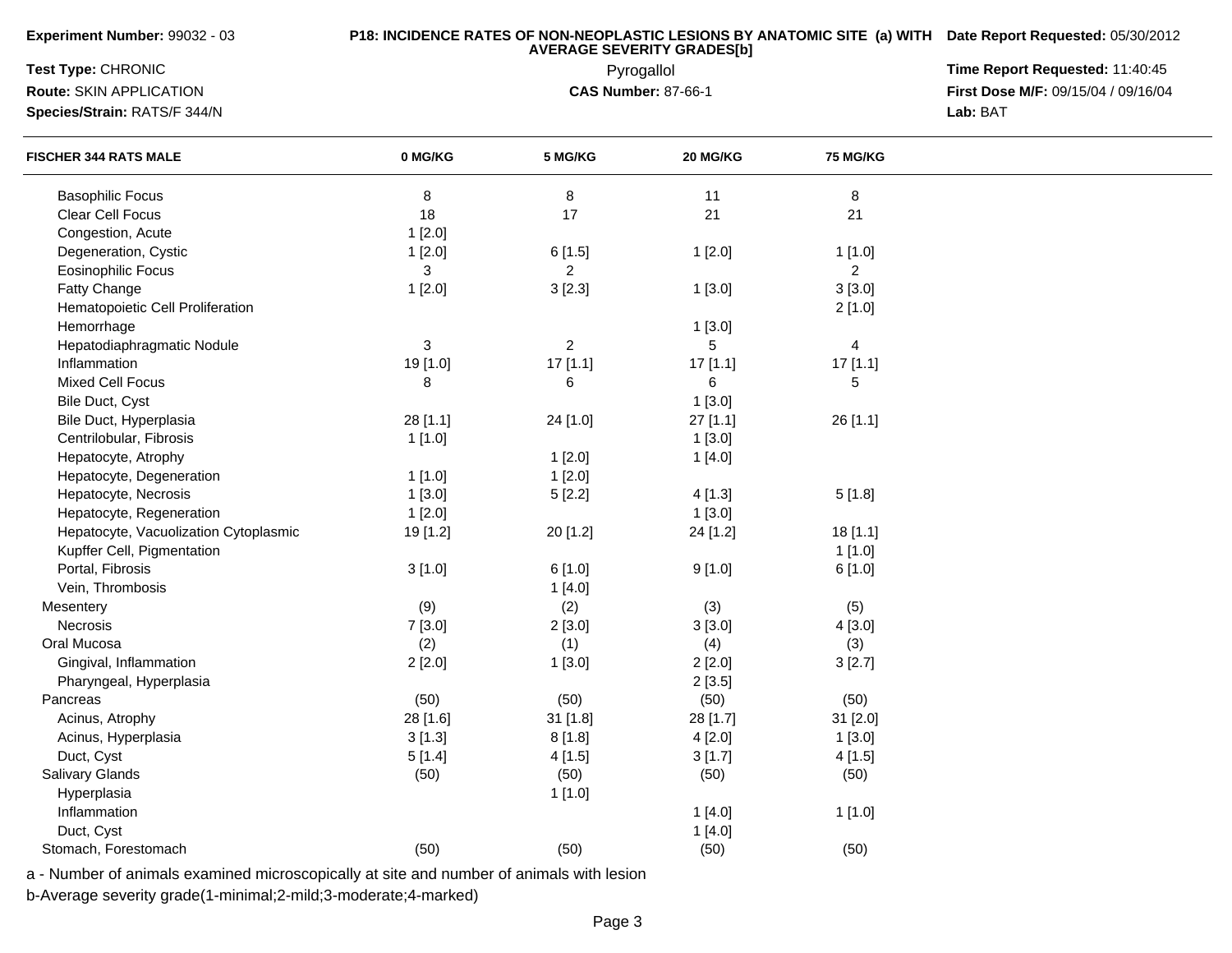| Experiment Number: 99032 - 03                                                            |          | P18: INCIDENCE RATES OF NON-NEOPLASTIC LESIONS BY ANATOMIC SITE (a) WITH Date Report Requested: 05/30/2012<br>Time Report Requested: 11:40:45 |                                          |                 |                                     |
|------------------------------------------------------------------------------------------|----------|-----------------------------------------------------------------------------------------------------------------------------------------------|------------------------------------------|-----------------|-------------------------------------|
| Test Type: CHRONIC                                                                       |          |                                                                                                                                               |                                          |                 |                                     |
| Route: SKIN APPLICATION                                                                  |          |                                                                                                                                               | Pyrogallol<br><b>CAS Number: 87-66-1</b> |                 | First Dose M/F: 09/15/04 / 09/16/04 |
| Species/Strain: RATS/F 344/N                                                             |          |                                                                                                                                               |                                          |                 | Lab: BAT                            |
| <b>FISCHER 344 RATS MALE</b>                                                             | 0 MG/KG  | 5 MG/KG                                                                                                                                       | 20 MG/KG                                 | <b>75 MG/KG</b> |                                     |
| Fibrosis                                                                                 | 1[3.0]   |                                                                                                                                               |                                          |                 |                                     |
| Inflammation                                                                             | 2[1.5]   | 1[2.0]                                                                                                                                        | 1[4.0]                                   | 5[1.8]          |                                     |
| Perforation                                                                              |          | $\mathbf{1}$                                                                                                                                  |                                          |                 |                                     |
| Ulcer                                                                                    | 4[4.0]   | 6[3.7]                                                                                                                                        | 7[3.7]                                   | 4[3.5]          |                                     |
| Epithelium, Hyperplasia                                                                  | 2[1.5]   | 2[2.5]                                                                                                                                        | 4[2.5]                                   | 6[2.0]          |                                     |
| Stomach, Glandular                                                                       | (50)     | (50)                                                                                                                                          | (50)                                     | (50)            |                                     |
| Congestion                                                                               |          | 1[4.0]                                                                                                                                        |                                          |                 |                                     |
| Erosion                                                                                  | 2[2.0]   | 4[2.8]                                                                                                                                        |                                          | 3[2.0]          |                                     |
| Inflammation                                                                             |          | 4[1.3]                                                                                                                                        |                                          | 3[1.0]          |                                     |
| Ulcer                                                                                    |          |                                                                                                                                               | 1[2.0]                                   |                 |                                     |
| Epithelium, Hyperplasia                                                                  |          | 2[2.0]                                                                                                                                        | 1[3.0]                                   |                 |                                     |
| Glands, Cyst                                                                             |          | 1[1.0]                                                                                                                                        | 1[3.0]                                   |                 |                                     |
| Tongue                                                                                   | (1)      | (0)                                                                                                                                           | (0)                                      | (2)             |                                     |
| Epithelium, Hyperplasia                                                                  |          |                                                                                                                                               |                                          | 1[3.0]          |                                     |
| <b>CARDIOVASCULAR SYSTEM</b>                                                             |          |                                                                                                                                               |                                          |                 |                                     |
| <b>Blood Vessel</b>                                                                      | (50)     | (50)                                                                                                                                          | (50)                                     | (50)            |                                     |
| Heart                                                                                    | (50)     | (50)                                                                                                                                          | (50)                                     | (50)            |                                     |
| Cardiomyopathy                                                                           | 46 [2.3] | 45 [2.4]                                                                                                                                      | 46 [2.4]                                 | 47 [2.1]        |                                     |
| Atrium, Thrombosis                                                                       |          | 2[3.0]                                                                                                                                        |                                          | 1 [4.0]         |                                     |
| Myocardium, Inflammation                                                                 |          |                                                                                                                                               |                                          | 1[3.0]          |                                     |
| Valve, Thrombosis                                                                        |          |                                                                                                                                               |                                          |                 |                                     |
| Ventricle, Thrombosis                                                                    |          |                                                                                                                                               |                                          | 1[4.0]          |                                     |
|                                                                                          |          |                                                                                                                                               |                                          | 2[3.0]          |                                     |
| <b>ENDOCRINE SYSTEM</b>                                                                  |          |                                                                                                                                               |                                          |                 |                                     |
| <b>Adrenal Cortex</b>                                                                    | (50)     | (50)                                                                                                                                          | (50)                                     | (50)            |                                     |
| Atrophy                                                                                  |          |                                                                                                                                               |                                          | 1[4.0]          |                                     |
| Degeneration, Cystic                                                                     |          | 1[3.0]                                                                                                                                        | 1[3.0]                                   |                 |                                     |
| Hematopoietic Cell Proliferation                                                         |          |                                                                                                                                               | 1[1.0]                                   |                 |                                     |
| Hemorrhage                                                                               |          | 1[3.0]                                                                                                                                        | 1[2.0]                                   |                 |                                     |
| Hyperplasia                                                                              | 19 [1.2] | 21 [1.4]                                                                                                                                      | 29 [1.5]                                 | 20 [1.5]        |                                     |
| Hypertrophy                                                                              | 7 [1.9]  | 10 [1.5]                                                                                                                                      | 10 [1.3]                                 | 4[2.3]          |                                     |
| Mineralization                                                                           |          |                                                                                                                                               |                                          | 1[1.0]          |                                     |
| a - Number of animals examined microscopically at site and number of animals with lesion |          |                                                                                                                                               |                                          |                 |                                     |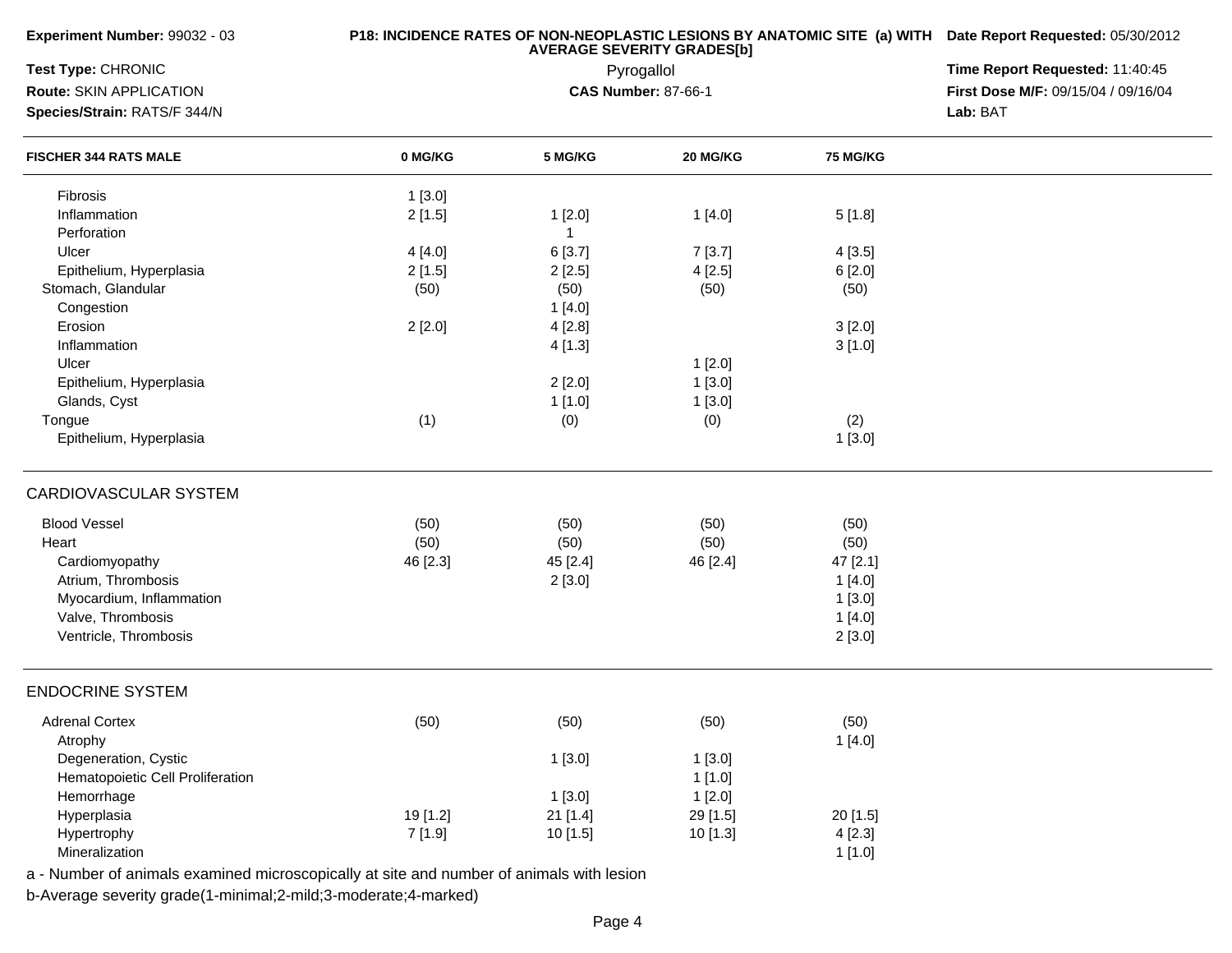| Experiment Number: 99032 - 03                                                            |          | P18: INCIDENCE RATES OF NON-NEOPLASTIC LESIONS BY ANATOMIC SITE (a) WITH Date Report Requested: 05/30/2012 |                                          |                 |                                     |
|------------------------------------------------------------------------------------------|----------|------------------------------------------------------------------------------------------------------------|------------------------------------------|-----------------|-------------------------------------|
| Test Type: CHRONIC                                                                       |          | Time Report Requested: 11:40:45                                                                            |                                          |                 |                                     |
| Route: SKIN APPLICATION                                                                  |          |                                                                                                            | Pyrogallol<br><b>CAS Number: 87-66-1</b> |                 | First Dose M/F: 09/15/04 / 09/16/04 |
| Species/Strain: RATS/F 344/N                                                             |          |                                                                                                            |                                          |                 | Lab: BAT                            |
| <b>FISCHER 344 RATS MALE</b>                                                             | 0 MG/KG  | 5 MG/KG                                                                                                    | 20 MG/KG                                 | <b>75 MG/KG</b> |                                     |
| Necrosis                                                                                 |          |                                                                                                            | 1[4.0]                                   | 1[4.0]          |                                     |
| Vacuolization Cytoplasmic                                                                | 27 [1.6] | 18 [1.5]                                                                                                   | 23 [1.5]                                 | 19 [1.4]        |                                     |
| Capsule, Fibrosis, Focal                                                                 |          |                                                                                                            |                                          | 1[2.0]          |                                     |
| Adrenal Medulla                                                                          | (50)     | (50)                                                                                                       | (50)                                     | (50)            |                                     |
| Angiectasis                                                                              |          |                                                                                                            |                                          | 1[2.0]          |                                     |
| Hemorrhage                                                                               |          | 1[3.0]                                                                                                     |                                          | 1[3.0]          |                                     |
| Hyperplasia                                                                              | 16 [1.8] | 18 [2.2]                                                                                                   | 20 [2.1]                                 | 18 [1.8]        |                                     |
| Infiltration Cellular, Mononuclear Cell                                                  |          |                                                                                                            |                                          | 1[2.0]          |                                     |
| Mineralization                                                                           |          |                                                                                                            |                                          | 1[2.0]          |                                     |
| Necrosis                                                                                 |          |                                                                                                            | 1[4.0]                                   |                 |                                     |
| Islets, Pancreatic                                                                       | (50)     | (50)                                                                                                       | (50)                                     | (50)            |                                     |
| Hyperplasia                                                                              |          |                                                                                                            |                                          | 1[3.0]          |                                     |
| Parathyroid Gland                                                                        | (50)     | (49)                                                                                                       | (47)                                     | (49)            |                                     |
| Cyst                                                                                     |          | 1[3.0]                                                                                                     |                                          |                 |                                     |
| Hyperplasia                                                                              |          | 3[2.0]                                                                                                     |                                          |                 |                                     |
| <b>Pituitary Gland</b>                                                                   | (50)     | (49)                                                                                                       | (50)                                     | (50)            |                                     |
| Hemorrhage                                                                               |          | 1[4.0]                                                                                                     |                                          | 2[2.0]          |                                     |
| Pigmentation, Hemosiderin                                                                |          |                                                                                                            |                                          | 1[2.0]          |                                     |
| Pars Distalis, Atrophy                                                                   | 1[3.0]   |                                                                                                            |                                          | 3[4.0]          |                                     |
| Pars Distalis, Cyst                                                                      |          | 2[1.5]                                                                                                     |                                          | 4[1.0]          |                                     |
| Pars Distalis, Hyperplasia                                                               | 11 [1.8] | 10 [2.3]                                                                                                   | 12 [2.8]                                 | 13 [2.2]        |                                     |
| Pars Intermedia, Hyperplasia                                                             |          | 1 [1.0]                                                                                                    | 1[1.0]                                   |                 |                                     |
| <b>Thyroid Gland</b>                                                                     | (50)     | (50)                                                                                                       | (50)                                     | (50)            |                                     |
| Cyst                                                                                     |          | 1[3.0]                                                                                                     |                                          |                 |                                     |
| Inflammation                                                                             |          |                                                                                                            |                                          | 1[1.0]          |                                     |
| C-cell, Hyperplasia                                                                      | 18 [1.4] | 19 [1.3]                                                                                                   | 21 [1.4]                                 | 18 [1.8]        |                                     |
| <b>GENERAL BODY SYSTEM</b>                                                               |          |                                                                                                            |                                          |                 |                                     |
| None                                                                                     |          |                                                                                                            |                                          |                 |                                     |
| <b>GENITAL SYSTEM</b>                                                                    |          |                                                                                                            |                                          |                 |                                     |
| <b>Coagulating Gland</b>                                                                 | (1)      | (0)                                                                                                        | (0)                                      | (0)             |                                     |
| Epididymis                                                                               | (50)     | (50)                                                                                                       | (50)                                     | (50)            |                                     |
| a - Number of animals examined microscopically at site and number of animals with lesion |          |                                                                                                            |                                          |                 |                                     |
|                                                                                          |          |                                                                                                            |                                          |                 |                                     |
| b-Average severity grade(1-minimal;2-mild;3-moderate;4-marked)                           |          |                                                                                                            |                                          |                 |                                     |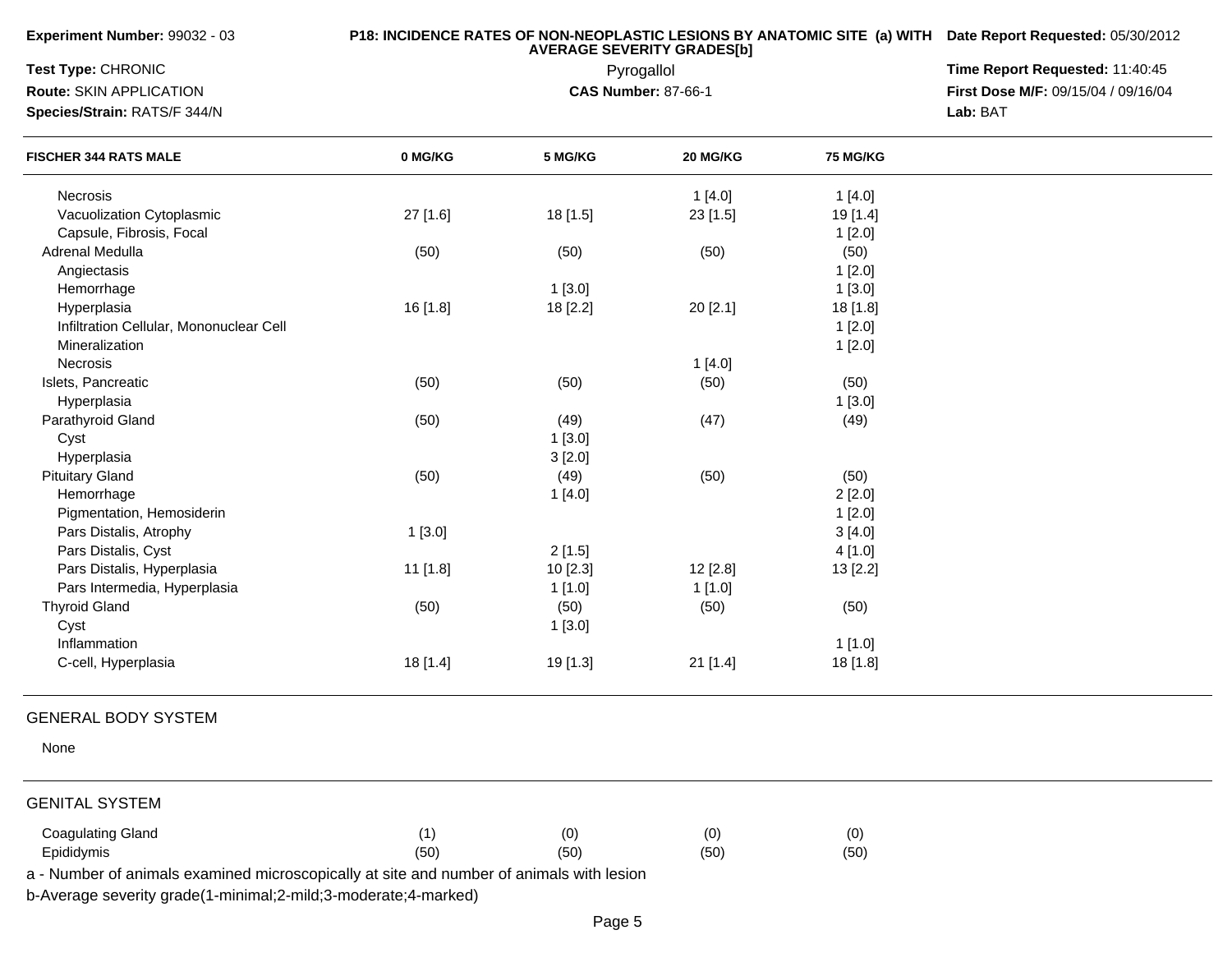| Experiment Number: 99032 - 03           |          | P18: INCIDENCE RATES OF NON-NEOPLASTIC LESIONS BY ANATOMIC SITE (a) WITH Date Report Requested: 05/30/2012<br>Time Report Requested: 11:40:45 |                                          |          |                                     |
|-----------------------------------------|----------|-----------------------------------------------------------------------------------------------------------------------------------------------|------------------------------------------|----------|-------------------------------------|
| Test Type: CHRONIC                      |          |                                                                                                                                               |                                          |          |                                     |
| Route: SKIN APPLICATION                 |          |                                                                                                                                               | Pyrogallol<br><b>CAS Number: 87-66-1</b> |          | First Dose M/F: 09/15/04 / 09/16/04 |
| Species/Strain: RATS/F 344/N            |          |                                                                                                                                               |                                          |          | Lab: BAT                            |
| <b>FISCHER 344 RATS MALE</b>            | 0 MG/KG  | 5 MG/KG                                                                                                                                       | 20 MG/KG                                 | 75 MG/KG |                                     |
| Inflammation                            |          | 1[2.0]                                                                                                                                        | 2[1.0]                                   |          |                                     |
| Penis                                   | (0)      | (0)                                                                                                                                           | (1)                                      | (0)      |                                     |
| Congestion                              |          |                                                                                                                                               | 1[1.0]                                   |          |                                     |
| <b>Preputial Gland</b>                  | (50)     | (50)                                                                                                                                          | (50)                                     | (50)     |                                     |
| Inflammation                            | 2[1.5]   | 8[2.4]                                                                                                                                        | 5[1.2]                                   | 7[1.7]   |                                     |
| Duct, Hyperplasia, Squamous             |          |                                                                                                                                               |                                          | 1[1.0]   |                                     |
| Prostate                                | (50)     | (50)                                                                                                                                          | (50)                                     | (50)     |                                     |
| Inflammation                            | 44 [1.6] | 45 [2.2]                                                                                                                                      | 48 [2.4]                                 | 44 [1.9] |                                     |
| Epithelium, Hyperplasia                 | 4[1.0]   | 8[1.5]                                                                                                                                        | 5[1.0]                                   | 5[1.4]   |                                     |
| Epithelium, Metaplasia, Squamous        |          |                                                                                                                                               | 1[2.0]                                   | 1[1.0]   |                                     |
| Seminal Vesicle                         | (50)     | (50)                                                                                                                                          | (50)                                     | (50)     |                                     |
| Inflammation                            |          | 1[3.0]                                                                                                                                        |                                          |          |                                     |
| Bilateral, Atrophy                      |          |                                                                                                                                               | 1[2.0]                                   |          |                                     |
| <b>Testes</b>                           | (50)     | (50)                                                                                                                                          | (50)                                     | (50)     |                                     |
| Cyst                                    |          |                                                                                                                                               | 2[4.0]                                   | 1[4.0]   |                                     |
| Mineralization                          |          |                                                                                                                                               | 2[1.5]                                   |          |                                     |
| Arteriole, Inflammation                 |          | 1[2.0]                                                                                                                                        |                                          |          |                                     |
| Bilateral, Germinal Epithelium, Atrophy |          | 3[2.7]                                                                                                                                        |                                          | 1[4.0]   |                                     |
| Germinal Epithelium, Atrophy            | 5[1.6]   | 4[3.8]                                                                                                                                        | 7[3.1]                                   | 9[2.6]   |                                     |
| Interstitial Cell, Hyperplasia          | 11 [1.2] | 13 [1.4]                                                                                                                                      | 5[2.0]                                   | 8[1.5]   |                                     |
| <b>HEMATOPOIETIC SYSTEM</b>             |          |                                                                                                                                               |                                          |          |                                     |
| <b>Bone Marrow</b>                      | (50)     | (50)                                                                                                                                          | (50)                                     | (50)     |                                     |
| Hemorrhage                              |          | 1[3.0]                                                                                                                                        |                                          |          |                                     |
| Hyperplasia                             | 10 [3.9] | 11 [3.4]                                                                                                                                      | 11 [3.6]                                 | 9[3.9]   |                                     |
| Infiltration Cellular, Histiocyte       |          |                                                                                                                                               |                                          | 1[1.0]   |                                     |
| Myelofibrosis                           |          | 1[3.0]                                                                                                                                        | 1[2.0]                                   |          |                                     |
| Lymph Node                              | (10)     | (8)                                                                                                                                           | (4)                                      | (7)      |                                     |
| Degeneration, Cystic                    |          |                                                                                                                                               | 1[2.0]                                   |          |                                     |
| Deep Cervical, Degeneration, Cystic     |          | 1[3.0]                                                                                                                                        |                                          |          |                                     |
| Deep Cervical, Hemorrhage               |          |                                                                                                                                               |                                          | 2[2.5]   |                                     |
| Mediastinal, Degeneration, Cystic       | 2[2.0]   | 1[3.0]                                                                                                                                        |                                          |          |                                     |
| Mediastinal, Hemorrhage                 |          | 2[2.5]                                                                                                                                        |                                          |          |                                     |
| Mediastinal, Hyperplasia                |          | 1[3.0]                                                                                                                                        |                                          |          |                                     |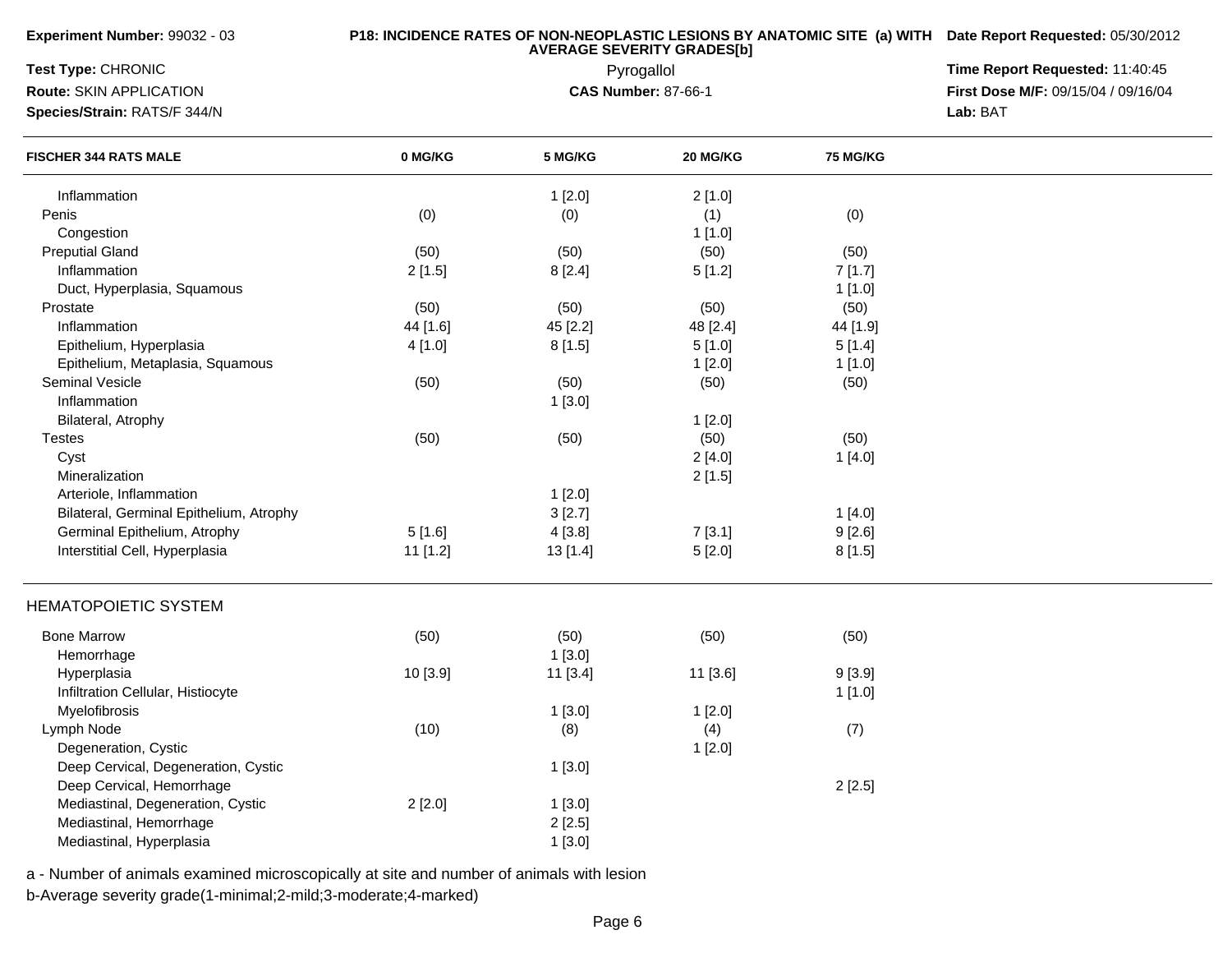| Experiment Number: 99032 - 03         |         | P18: INCIDENCE RATES OF NON-NEOPLASTIC LESIONS BY ANATOMIC SITE (a) WITH Date Report Requested: 05/30/2012<br>Time Report Requested: 11:40:45 |                            |          |                                     |
|---------------------------------------|---------|-----------------------------------------------------------------------------------------------------------------------------------------------|----------------------------|----------|-------------------------------------|
| Test Type: CHRONIC                    |         |                                                                                                                                               |                            |          |                                     |
| Route: SKIN APPLICATION               |         |                                                                                                                                               | <b>CAS Number: 87-66-1</b> |          | First Dose M/F: 09/15/04 / 09/16/04 |
| Species/Strain: RATS/F 344/N          |         |                                                                                                                                               |                            |          | Lab: BAT                            |
| <b>FISCHER 344 RATS MALE</b>          | 0 MG/KG | 5 MG/KG                                                                                                                                       | 20 MG/KG                   | 75 MG/KG |                                     |
| Mediastinal, Hyperplasia, Lymphoid    |         | 1[2.0]                                                                                                                                        |                            |          |                                     |
| Mediastinal, Hyperplasia, Plasma Cell | 2[2.5]  | 1[2.0]                                                                                                                                        | 1[3.0]                     |          |                                     |
| Pancreatic, Degeneration, Cystic      | 1[3.0]  |                                                                                                                                               |                            |          |                                     |
| Lymph Node, Mesenteric                | (50)    | (50)                                                                                                                                          | (50)                       | (50)     |                                     |
| Degeneration, Cystic                  |         | 4[1.5]                                                                                                                                        | 1[2.0]                     | 5[2.0]   |                                     |
| Hemorrhage                            |         |                                                                                                                                               |                            | 2[3.5]   |                                     |
| Hyperplasia, Histiocytic              |         |                                                                                                                                               | 2[1.5]                     |          |                                     |
| Hyperplasia, Plasma Cell              |         |                                                                                                                                               | 1[3.0]                     |          |                                     |
| Infiltration Cellular, Histiocyte     |         |                                                                                                                                               |                            | 1[2.0]   |                                     |
| Necrosis, Lymphoid                    |         | 2[2.5]                                                                                                                                        |                            |          |                                     |
| Spleen                                | (50)    | (50)                                                                                                                                          | (50)                       | (50)     |                                     |
| Congestion                            |         |                                                                                                                                               | 1[3.0]                     |          |                                     |
| Hematopoietic Cell Proliferation      |         |                                                                                                                                               |                            | 1[2.0]   |                                     |
| Hyperplasia, Lymphoid                 | 3[1.7]  | 3[2.0]                                                                                                                                        | 1[2.0]                     | 2[1.5]   |                                     |
| Infarct                               | 2[3.5]  | 2[2.5]                                                                                                                                        | 3[3.7]                     | 1[3.0]   |                                     |
| Necrosis, Lymphoid                    |         | 1[3.0]                                                                                                                                        |                            |          |                                     |
| Necrosis, Focal                       |         | 1[3.0]                                                                                                                                        |                            |          |                                     |
| Thrombosis                            |         |                                                                                                                                               |                            | 1[3.0]   |                                     |
| Capsule, Fibrosis                     |         | 1[2.0]                                                                                                                                        |                            | 1[2.0]   |                                     |
| Capsule, Inflammation                 |         |                                                                                                                                               |                            | 1[2.0]   |                                     |
| Lymphoid Follicle, Atrophy            |         | 1[3.0]                                                                                                                                        | 2[2.0]                     |          |                                     |
| Lymphoid Follicle, Depletion Cellular |         | 1[4.0]                                                                                                                                        |                            |          |                                     |
| Thymus                                | (47)    | (48)                                                                                                                                          | (48)                       | (47)     |                                     |
| Cyst                                  |         |                                                                                                                                               | 1[2.0]                     |          |                                     |
| <b>Ectopic Parathyroid Gland</b>      |         |                                                                                                                                               |                            | 1[1.0]   |                                     |
| Fibrosis                              |         |                                                                                                                                               | 1[2.0]                     |          |                                     |
| Epithelial Cell, Hyperplasia          |         |                                                                                                                                               |                            | 1[4.0]   |                                     |
| <b>INTEGUMENTARY SYSTEM</b>           |         |                                                                                                                                               |                            |          |                                     |
| Mammary Gland                         | (50)    | (49)                                                                                                                                          | (50)                       | (50)     |                                     |
| Inflammation                          |         | 1[1.0]                                                                                                                                        |                            |          |                                     |
| Duct, Cyst                            | 1[3.0]  |                                                                                                                                               |                            |          |                                     |
| Duct, Dilatation                      | 1[2.0]  |                                                                                                                                               |                            |          |                                     |
| Skin                                  | (50)    | (50)                                                                                                                                          | (50)                       | (50)     |                                     |

b-Average severity grade(1-minimal;2-mild;3-moderate;4-marked)

**Experiment Number:** 99032 - 03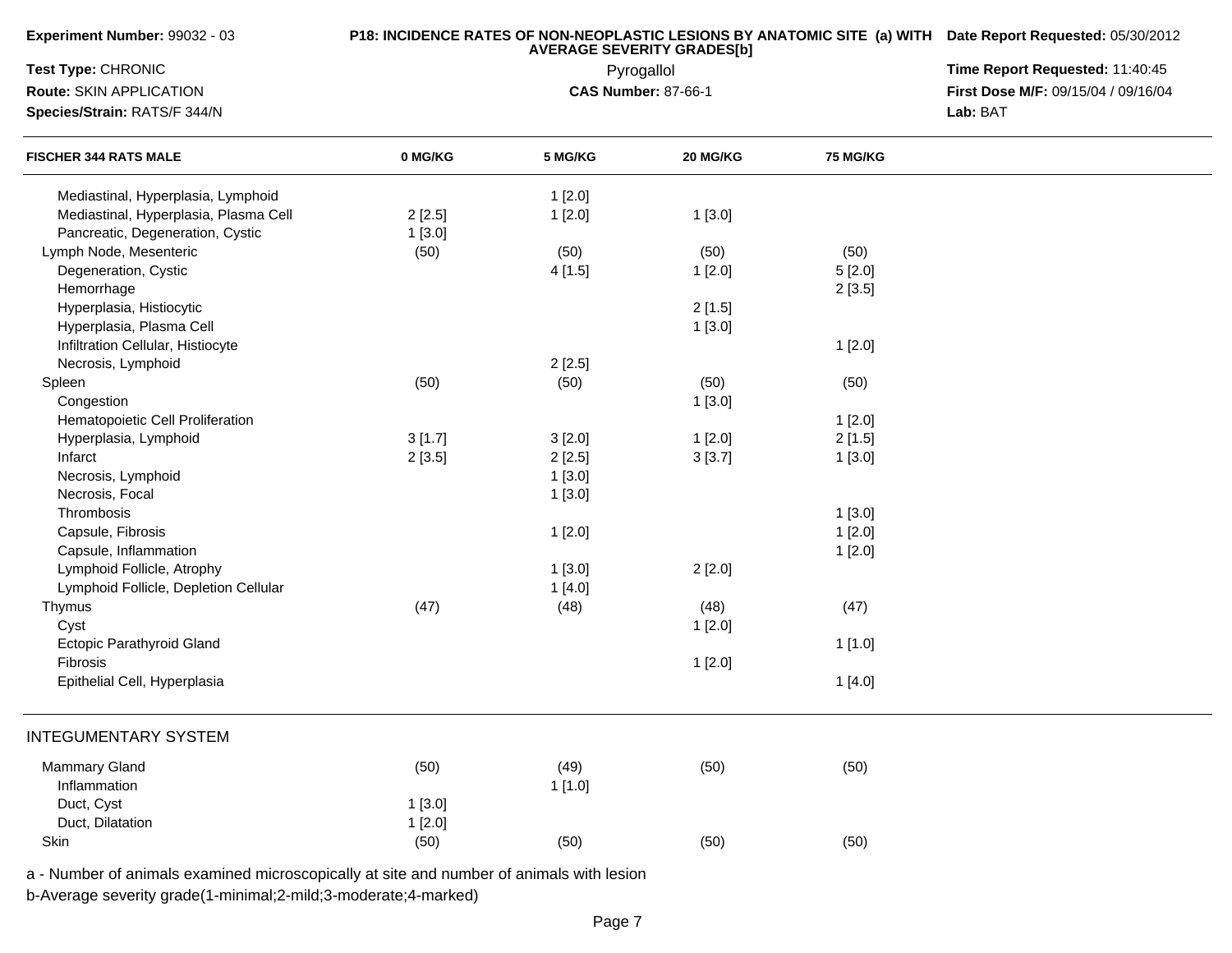| Experiment Number: 99032 - 03                        |         | P18: INCIDENCE RATES OF NON-NEOPLASTIC LESIONS BY ANATOMIC SITE (a) WITH Date Report Requested: 05/30/2012<br>Time Report Requested: 11:40:45 |                            |                 |                                     |
|------------------------------------------------------|---------|-----------------------------------------------------------------------------------------------------------------------------------------------|----------------------------|-----------------|-------------------------------------|
| Test Type: CHRONIC                                   |         |                                                                                                                                               |                            |                 |                                     |
| Route: SKIN APPLICATION                              |         |                                                                                                                                               | <b>CAS Number: 87-66-1</b> |                 | First Dose M/F: 09/15/04 / 09/16/04 |
| Species/Strain: RATS/F 344/N                         |         |                                                                                                                                               |                            |                 | Lab: BAT                            |
| <b>FISCHER 344 RATS MALE</b>                         | 0 MG/KG | 5 MG/KG                                                                                                                                       | 20 MG/KG                   | <b>75 MG/KG</b> |                                     |
| Abscess                                              |         | 1[4.0]                                                                                                                                        |                            |                 |                                     |
| Fibrosis                                             |         |                                                                                                                                               |                            | 1[3.0]          |                                     |
| Hyperkeratosis                                       |         |                                                                                                                                               |                            | 1[3.0]          |                                     |
| Hyperplasia                                          |         |                                                                                                                                               |                            | 2[3.0]          |                                     |
| Inflammation                                         |         |                                                                                                                                               |                            | 1[3.0]          |                                     |
| Ulcer                                                |         |                                                                                                                                               | 1[4.0]                     | 1[2.0]          |                                     |
| Control, Hyperkeratosis                              |         |                                                                                                                                               |                            | 1[2.0]          |                                     |
| Control, Hyperplasia                                 |         |                                                                                                                                               |                            | 1[2.0]          |                                     |
| Control, Inflammation                                |         |                                                                                                                                               |                            | 1[1.0]          |                                     |
| Control, Sebaceous Gland, Hyperplasia                |         |                                                                                                                                               |                            | 1[1.0]          |                                     |
| Sebaceous Gland, Site Of Application,<br>Hyperplasia |         |                                                                                                                                               | 12 [1.0]                   | 48 [1.1]        |                                     |
| Site Of Application, Hyperkeratosis                  |         | 2[1.0]                                                                                                                                        | 21 [1.0]                   | 48 [1.6]        |                                     |
| Site Of Application, Hyperplasia                     |         | 6[1.0]                                                                                                                                        | 20 [1.0]                   | 50 [1.2]        |                                     |
| Site Of Application, Inflammation                    |         |                                                                                                                                               |                            | 46 [1.3]        |                                     |
| Site Of Application, Ulcer                           |         |                                                                                                                                               |                            | 1[1.0]          |                                     |
| MUSCULOSKELETAL SYSTEM                               |         |                                                                                                                                               |                            |                 |                                     |
| Bone                                                 | (50)    | (50)                                                                                                                                          | (50)                       | (50)            |                                     |
| Fibrosis                                             |         |                                                                                                                                               |                            | 1[1.0]          |                                     |
| Hemorrhage                                           |         | 1[3.0]                                                                                                                                        |                            |                 |                                     |
| Osteopetrosis                                        |         |                                                                                                                                               |                            | 1[3.0]          |                                     |
| Epiphysis, Femur, Cyst                               |         | 1[2.0]                                                                                                                                        |                            |                 |                                     |
| Mandible, Cyst                                       |         |                                                                                                                                               | 1[4.0]                     |                 |                                     |
| NERVOUS SYSTEM                                       |         |                                                                                                                                               |                            |                 |                                     |
| <b>Brain</b>                                         | (50)    | (50)                                                                                                                                          | (50)                       | (50)            |                                     |
| Hemorrhage                                           | 3[2.3]  | 4[2.8]                                                                                                                                        |                            | 2[2.5]          |                                     |
| Hydrocephalus                                        | 2[1.5]  | 3[1.7]                                                                                                                                        | 4[1.8]                     |                 |                                     |
| Cerebrum, Inflammation                               |         |                                                                                                                                               |                            | 1[1.0]          |                                     |
|                                                      |         |                                                                                                                                               |                            |                 |                                     |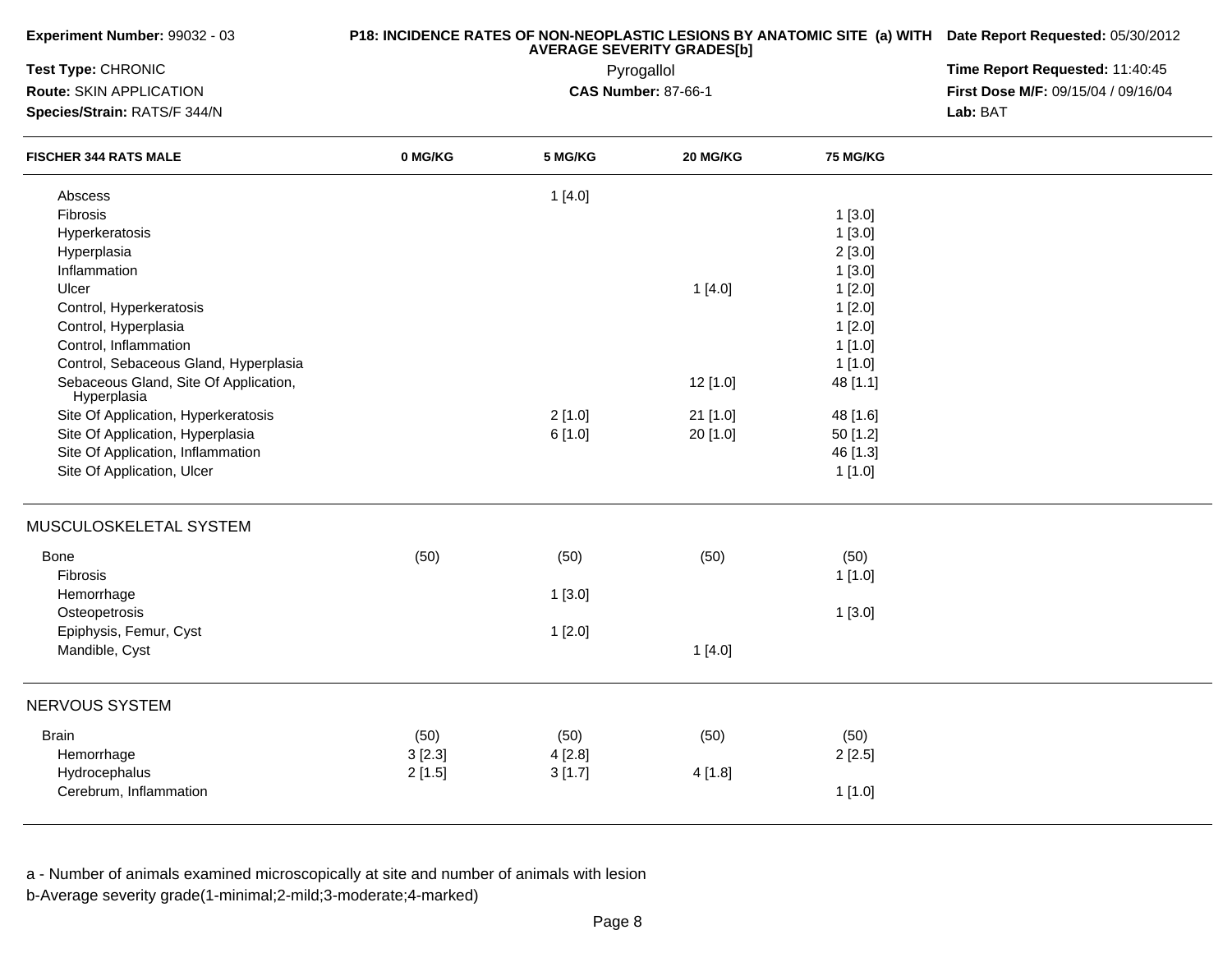| Experiment Number: 99032 - 03               |          | P18: INCIDENCE RATES OF NON-NEOPLASTIC LESIONS BY ANATOMIC SITE (a) WITH Date Report Requested: 05/30/2012 |                                          |                 |                                     |
|---------------------------------------------|----------|------------------------------------------------------------------------------------------------------------|------------------------------------------|-----------------|-------------------------------------|
| Test Type: CHRONIC                          |          | Time Report Requested: 11:40:45                                                                            |                                          |                 |                                     |
| Route: SKIN APPLICATION                     |          |                                                                                                            | Pyrogallol<br><b>CAS Number: 87-66-1</b> |                 | First Dose M/F: 09/15/04 / 09/16/04 |
| Species/Strain: RATS/F 344/N                |          |                                                                                                            |                                          |                 | Lab: BAT                            |
| <b>FISCHER 344 RATS MALE</b>                | 0 MG/KG  | 5 MG/KG                                                                                                    | 20 MG/KG                                 | <b>75 MG/KG</b> |                                     |
| <b>RESPIRATORY SYSTEM</b>                   |          |                                                                                                            |                                          |                 |                                     |
| Lung                                        | (50)     | (50)                                                                                                       | (50)                                     | (50)            |                                     |
| Congestion                                  | 1[3.0]   |                                                                                                            | 1[2.0]                                   |                 |                                     |
| Hemorrhage                                  | 1 [1.0]  | 3[3.0]                                                                                                     |                                          |                 |                                     |
| Hyperplasia                                 |          |                                                                                                            | 1[3.0]                                   |                 |                                     |
| Inflammation                                | 6[1.5]   | 12 [1.6]                                                                                                   | 13 [1.2]                                 | 8[1.1]          |                                     |
| Metaplasia, Squamous                        |          |                                                                                                            | 1 [1.0]                                  |                 |                                     |
| Pigmentation, Hemosiderin                   |          | 1[3.0]                                                                                                     |                                          |                 |                                     |
| Thrombosis                                  | 2[1.5]   | 1[2.0]                                                                                                     |                                          |                 |                                     |
| Alveolar Epithelium, Hyperplasia            | 9[1.9]   | 7[2.0]                                                                                                     | 10[1.8]                                  | 6[1.5]          |                                     |
| Alveolus, Infiltration Cellular, Histiocyte | 6[1.3]   | 6[1.5]                                                                                                     | 5[1.4]                                   | 4[1.3]          |                                     |
| Bronchiole, Fibrosis                        |          |                                                                                                            | 1[3.0]                                   |                 |                                     |
| Serosa, Hyperplasia                         | 1[1.0]   |                                                                                                            |                                          |                 |                                     |
| Nose                                        | (50)     | (50)                                                                                                       | (50)                                     | (50)            |                                     |
| Inflammation                                | 21 [1.5] | 28 [2.0]                                                                                                   | 21 [2.0]                                 | 18 [1.9]        |                                     |
| Metaplasia, Squamous                        | 1[2.0]   |                                                                                                            |                                          |                 |                                     |
| Polyp, Inflammatory                         |          | 1[4.0]                                                                                                     |                                          |                 |                                     |
| Thrombosis                                  |          | 2[2.5]                                                                                                     |                                          |                 |                                     |
| Nasolacrimal Duct, Inflammation             |          |                                                                                                            |                                          | 1[2.0]          |                                     |
| Trachea                                     | (50)     | (50)                                                                                                       | (50)                                     | (50)            |                                     |
| Infiltration Cellular, Mononuclear Cell     |          | 1[1.0]                                                                                                     |                                          |                 |                                     |
| Inflammation                                | 1[1.0]   |                                                                                                            | 2[1.5]                                   |                 |                                     |
| Metaplasia, Squamous                        |          |                                                                                                            | 1[1.0]                                   |                 |                                     |
|                                             |          |                                                                                                            |                                          |                 |                                     |
| SPECIAL SENSES SYSTEM                       |          |                                                                                                            |                                          |                 |                                     |
| Eye                                         | (50)     | (50)                                                                                                       | (50)                                     | (50)            |                                     |
| Cataract                                    |          | 2[2.5]                                                                                                     |                                          | 1[3.0]          |                                     |
| Anterior Chamber, Inflammation              | 1[2.0]   |                                                                                                            |                                          |                 |                                     |
| Cornea, Inflammation                        | 1[4.0]   |                                                                                                            |                                          |                 |                                     |
| Retina, Atrophy                             | 1[2.0]   | 3[3.0]                                                                                                     |                                          | 1[3.0]          |                                     |
| Retina, Developmental Malformation          |          |                                                                                                            | -1                                       |                 |                                     |
| Harderian Gland                             | (50)     | (50)                                                                                                       | (50)                                     | (50)            |                                     |
| Hyperplasia                                 | 1[1.0]   | 1[2.0]                                                                                                     | 2[2.0]                                   |                 |                                     |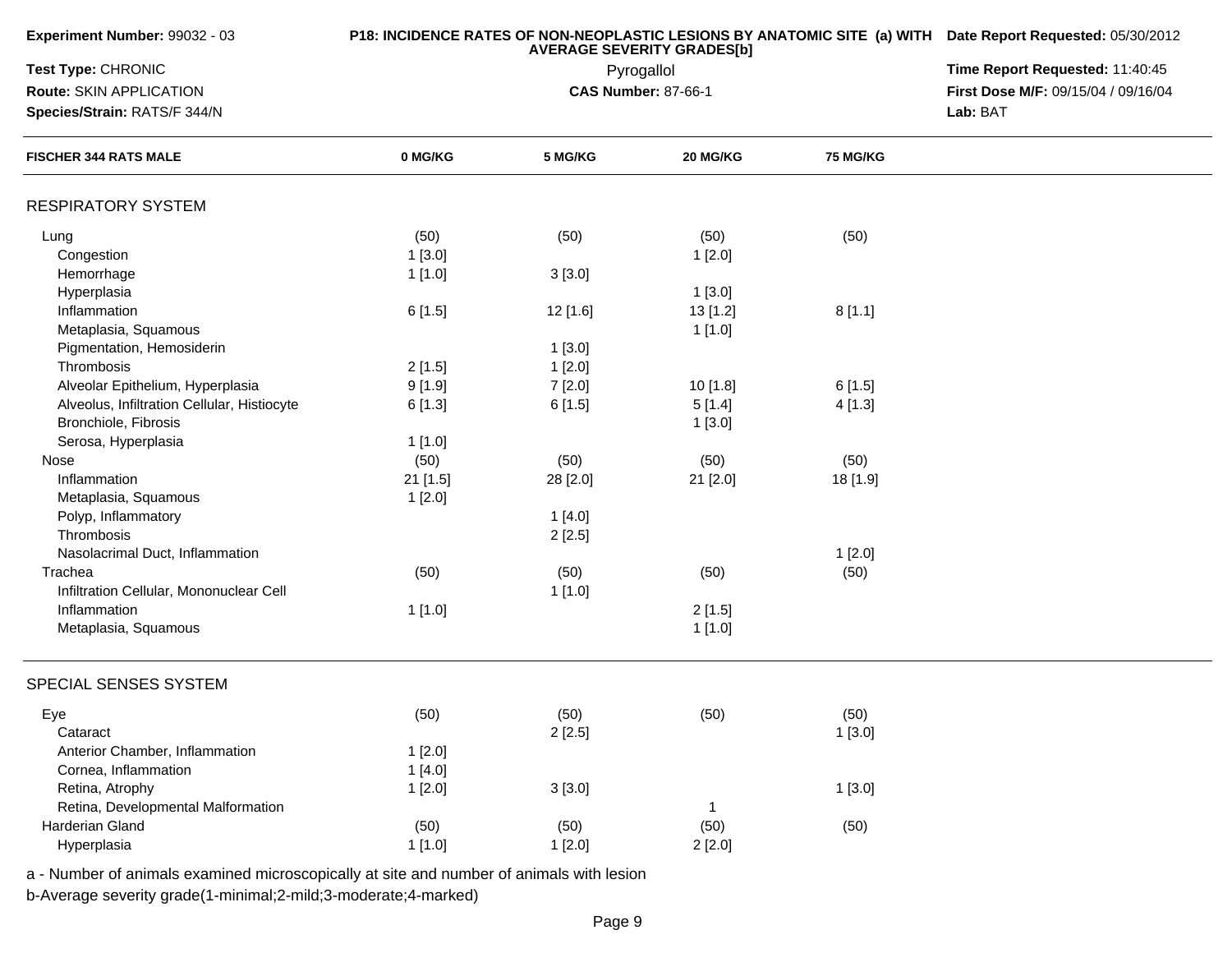| Experiment Number: 99032 - 03                                                   |               | P18: INCIDENCE RATES OF NON-NEOPLASTIC LESIONS BY ANATOMIC SITE (a) WITH Date Report Requested: 05/30/2012 |                    |                  |  |
|---------------------------------------------------------------------------------|---------------|------------------------------------------------------------------------------------------------------------|--------------------|------------------|--|
| Test Type: CHRONIC<br>Route: SKIN APPLICATION<br>Species/Strain: RATS/F 344/N   |               | Time Report Requested: 11:40:45<br>First Dose M/F: 09/15/04 / 09/16/04<br>Lab: BAT                         |                    |                  |  |
| <b>FISCHER 344 RATS MALE</b>                                                    | 0 MG/KG       | 5 MG/KG                                                                                                    | 20 MG/KG           | <b>75 MG/KG</b>  |  |
| Inflammation<br>Zymbal's Gland                                                  | 1[2.0]<br>(1) | 1[3.0]<br>(0)                                                                                              | 1[1.0]<br>(0)      | 2[2.0]<br>(0)    |  |
| <b>URINARY SYSTEM</b>                                                           |               |                                                                                                            |                    |                  |  |
| Kidney<br>Cyst, Multiple                                                        | (50)          | (50)                                                                                                       | (50)               | (50)<br>1[3.0]   |  |
| Hyperplasia, Tubular<br>Inflammation                                            | 1[1.0]        | 1[2.0]                                                                                                     | 2[1.0]             | 3[2.0]<br>2[2.0] |  |
| Nephropathy<br>Thrombosis                                                       | 45 [2.0]      | 47 [2.3]                                                                                                   | 49 [2.2]<br>1[1.0] | 48 [2.3]         |  |
| Pelvis, Calculus Micro Observation Only<br>Transitional Epithelium, Hyperplasia |               |                                                                                                            |                    | 1[2.0]<br>1[3.0] |  |
| Urethra<br>Bulbourethral Gland, Hyperplasia                                     | (0)           | (0)                                                                                                        | (0)                | (1)<br>1[4.0]    |  |
| <b>Urinary Bladder</b><br>Hemorrhage                                            | (50)          | (50)                                                                                                       | (50)               | (50)<br>1[1.0]   |  |
| Inflammation<br>Transitional Epithelium, Hyperplasia                            |               | 1[3.0]                                                                                                     | 1[1.0]             | 1[1.0]           |  |
|                                                                                 |               |                                                                                                            |                    |                  |  |

\*\*\* END OF MALE \*\*\*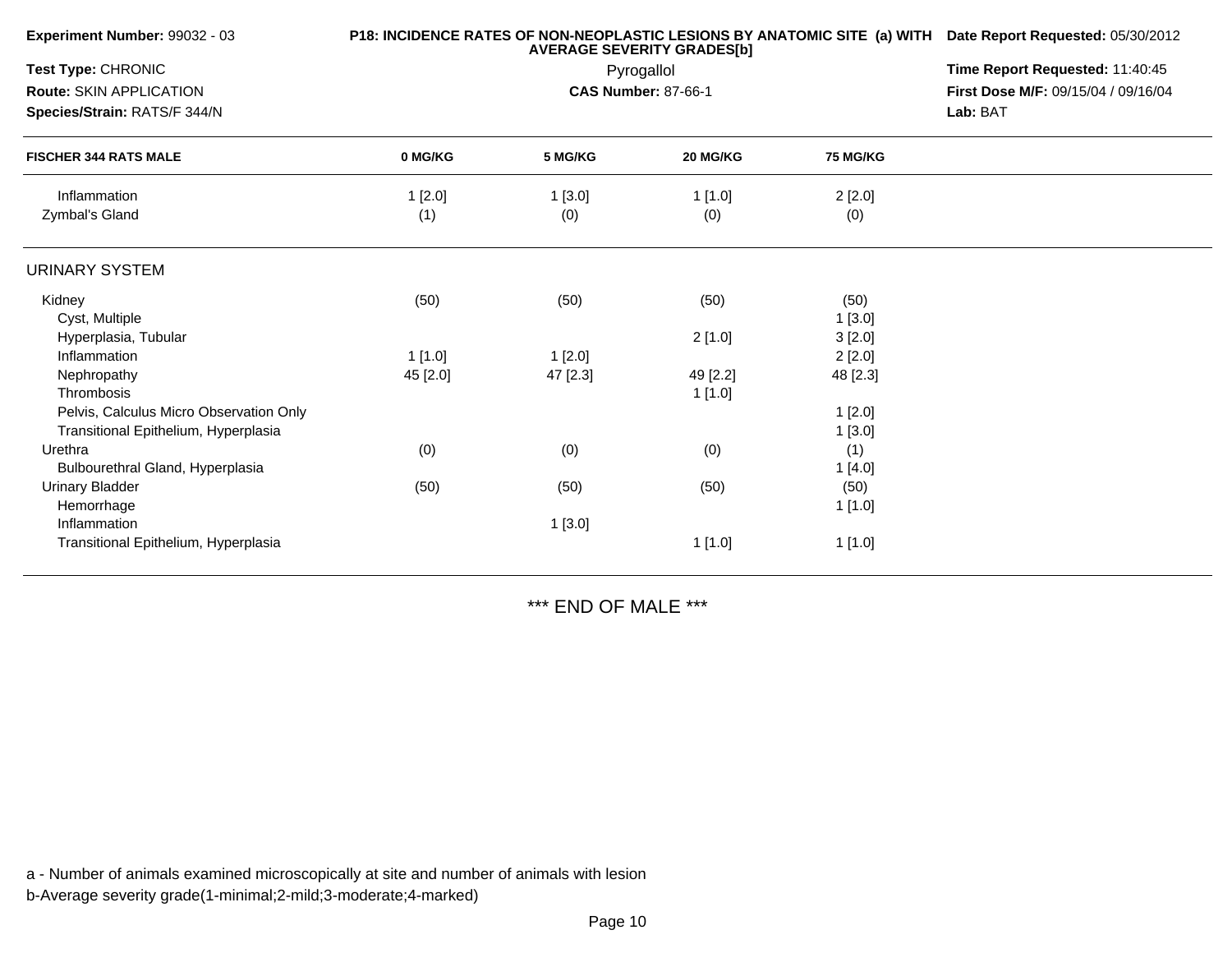| Experiment Number: 99032 - 03                            |              | P18: INCIDENCE RATES OF NON-NEOPLASTIC LESIONS BY ANATOMIC SITE (a) WITH Date Report Requested: 05/30/2012 |                            |                 |                                     |  |
|----------------------------------------------------------|--------------|------------------------------------------------------------------------------------------------------------|----------------------------|-----------------|-------------------------------------|--|
| Test Type: CHRONIC                                       |              | <b>AVERAGE SEVERITY GRADES[b]</b><br>Pyrogallol                                                            |                            |                 |                                     |  |
| Route: SKIN APPLICATION                                  |              |                                                                                                            | <b>CAS Number: 87-66-1</b> |                 | First Dose M/F: 09/15/04 / 09/16/04 |  |
| Species/Strain: RATS/F 344/N                             |              |                                                                                                            |                            |                 | Lab: BAT                            |  |
| <b>FISCHER 344 RATS FEMALE</b>                           | 0 MG/KG      | 5 MG/KG                                                                                                    | 20 MG/KG                   | <b>75 MG/KG</b> |                                     |  |
| <b>Disposition Summary</b>                               |              |                                                                                                            |                            |                 |                                     |  |
| <b>Animals Initially In Study</b><br><b>Early Deaths</b> | 50           | 50                                                                                                         | 50                         | 50              |                                     |  |
| <b>Accidentally Killed</b>                               |              | $\mathbf{1}$                                                                                               |                            |                 |                                     |  |
| <b>Moribund Sacrifice</b>                                | 12           | $\overline{7}$                                                                                             | 18                         | 9               |                                     |  |
| <b>Natural Death</b>                                     | 9            | $\boldsymbol{9}$                                                                                           | 6                          | 10              |                                     |  |
| <b>Survivors</b>                                         |              |                                                                                                            |                            |                 |                                     |  |
| <b>Natural Death</b>                                     |              |                                                                                                            | 1                          |                 |                                     |  |
| <b>Terminal Sacrifice</b>                                | 29           | 33                                                                                                         | 25                         | 31              |                                     |  |
| <b>Animals Examined Microscopically</b>                  | 50           | 50                                                                                                         | 50                         | 50              |                                     |  |
| <b>ALIMENTARY SYSTEM</b>                                 |              |                                                                                                            |                            |                 |                                     |  |
| Esophagus                                                | (50)         | (50)                                                                                                       | (50)                       | (50)            |                                     |  |
| Intestine Large, Cecum                                   | (50)         | (50)                                                                                                       | (50)                       | (50)            |                                     |  |
| Erosion                                                  | 1[1.0]       |                                                                                                            |                            |                 |                                     |  |
| Inflammation                                             | 1[2.0]       |                                                                                                            | 1[4.0]                     | 2[1.0]          |                                     |  |
| Thrombosis                                               |              |                                                                                                            | 1[2.0]                     |                 |                                     |  |
| Ulcer                                                    | 1[4.0]       | 1[2.0]                                                                                                     | 1[2.0]                     |                 |                                     |  |
| Intestine Large, Colon                                   | (50)         | (50)                                                                                                       | (50)                       | (50)            |                                     |  |
| Inflammation                                             | 1[1.0]       |                                                                                                            |                            |                 |                                     |  |
| Parasite Metazoan                                        | 2            | $\sqrt{5}$                                                                                                 | $\overline{a}$             | $\mathbf{1}$    |                                     |  |
| Intestine Large, Rectum                                  | (50)         | (50)                                                                                                       | (50)                       | (50)            |                                     |  |
| Parasite Metazoan                                        | 3            | 8                                                                                                          | 5                          | 5               |                                     |  |
| Intestine Small, Duodenum                                | (50)         | (50)                                                                                                       | (50)                       | (50)            |                                     |  |
| Parasite Metazoan                                        | $\mathbf{1}$ |                                                                                                            |                            |                 |                                     |  |
| Intestine Small, Ileum                                   | (50)         | (50)                                                                                                       | (50)                       | (50)            |                                     |  |
| Inflammation                                             |              | 1[2.0]                                                                                                     | 1[1.0]                     |                 |                                     |  |
| Parasite Metazoan                                        |              |                                                                                                            | $\mathbf{1}$               |                 |                                     |  |
| Intestine Small, Jejunum                                 | (50)         | (50)                                                                                                       | (50)                       | (50)            |                                     |  |
| Peyer's Patch, Hyperplasia                               | 1[2.0]       |                                                                                                            |                            |                 |                                     |  |
| Serosa, Fibrosis                                         | 1[1.0]       |                                                                                                            |                            |                 |                                     |  |
| Liver                                                    | (50)         | (50)                                                                                                       | (50)                       | (50)            |                                     |  |
| Angiectasis                                              | 1[1.0]       | 2[2.0]                                                                                                     |                            | 3[2.7]          |                                     |  |
| Atypia Cellular, Focal                                   |              |                                                                                                            | 1[1.0]                     |                 |                                     |  |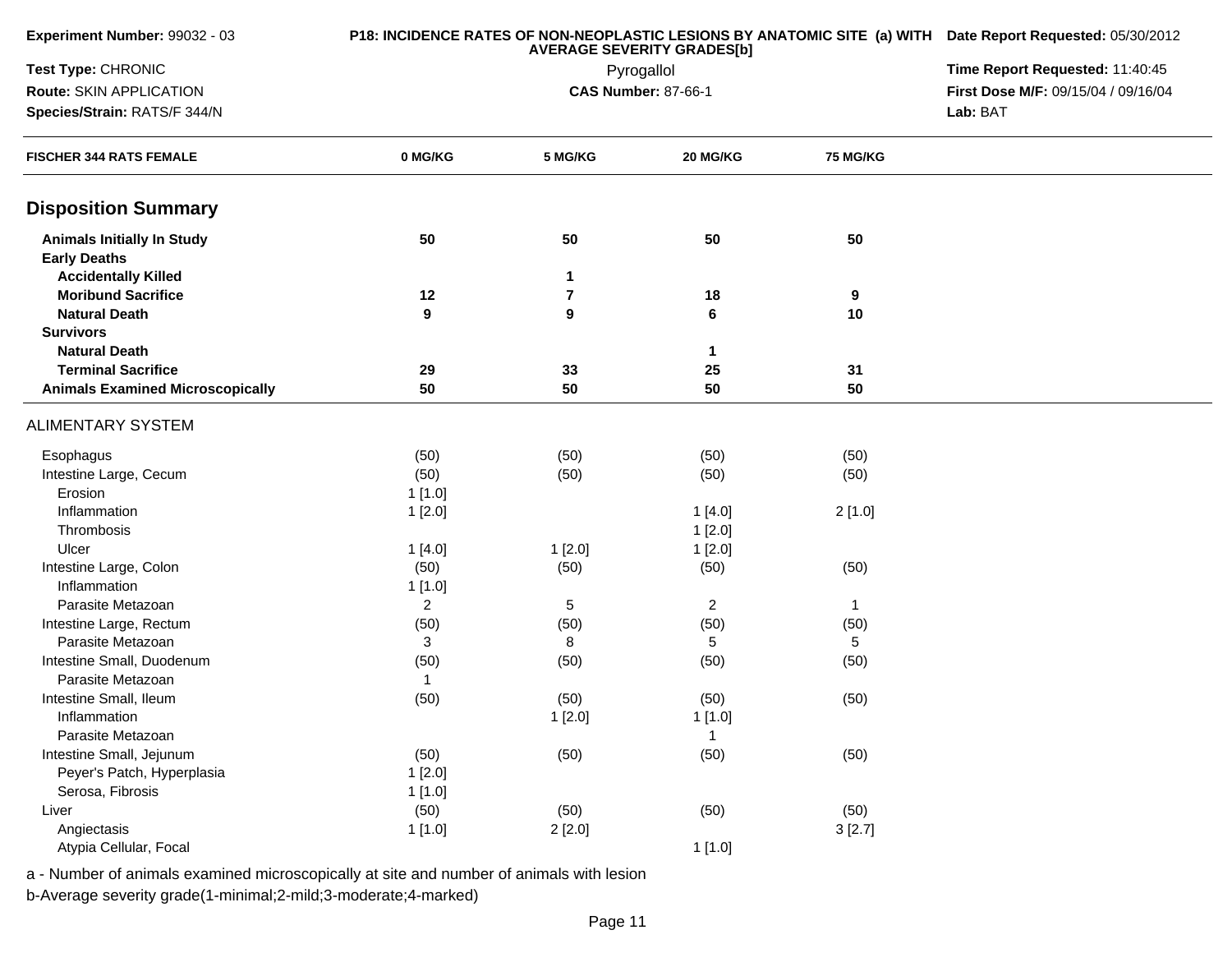**Experiment Number:** 99032 - 03

## **P18: INCIDENCE RATES OF NON-NEOPLASTIC LESIONS BY ANATOMIC SITE (a) WITH AVERAGE SEVERITY GRADES[b] Date Report Requested:** 05/30/2012

| <b>Test Type: CHRONIC</b>             |                | Pyrogallol                 | Time Report Requested: 11:40:45 |                                     |          |
|---------------------------------------|----------------|----------------------------|---------------------------------|-------------------------------------|----------|
| Route: SKIN APPLICATION               |                | <b>CAS Number: 87-66-1</b> |                                 | First Dose M/F: 09/15/04 / 09/16/04 |          |
| Species/Strain: RATS/F 344/N          |                |                            |                                 |                                     | Lab: BAT |
| <b>FISCHER 344 RATS FEMALE</b>        | 0 MG/KG        | 5 MG/KG                    | 20 MG/KG                        | <b>75 MG/KG</b>                     |          |
| <b>Basophilic Focus</b>               | 31             | 34                         | 28                              | 34                                  |          |
| Clear Cell Focus                      | 9              | $\mathbf{1}$               | $\boldsymbol{2}$                | $\overline{4}$                      |          |
| Congestion, Diffuse                   |                |                            |                                 | 1[3.0]                              |          |
| Degeneration, Cystic                  |                | 1[1.0]                     | 1[1.0]                          |                                     |          |
| <b>Eosinophilic Focus</b>             | $\overline{2}$ | 4                          | $\overline{a}$                  | $\mathbf{1}$                        |          |
| Fatty Change                          | 4[2.5]         | 1[3.0]                     | 6 [2.3]                         | 4[2.5]                              |          |
| Hematopoietic Cell Proliferation      |                | 1[1.0]                     |                                 |                                     |          |
| Hemorrhage                            |                |                            | 1[1.0]                          | 1[1.0]                              |          |
| Hepatodiaphragmatic Nodule            | $\mathbf{1}$   | $\,6$                      | 3                               | $\overline{7}$                      |          |
| Inflammation                          | 23 [1.1]       | 26 [1.2]                   | 10 [1.1]                        | 16 [1.1]                            |          |
| <b>Mixed Cell Focus</b>               | 5              | 5                          | 3                               | 4                                   |          |
| Bile Duct, Hyperplasia                | 10 [1.0]       | 7[1.0]                     | 7[1.0]                          | 7[1.0]                              |          |
| Hepatocyte, Hypertrophy               |                | 1[2.0]                     |                                 |                                     |          |
| Hepatocyte, Necrosis                  | 1[1.0]         | 1[1.0]                     | 3[2.0]                          |                                     |          |
| Hepatocyte, Regeneration              |                |                            | 1[3.0]                          | 1[1.0]                              |          |
| Hepatocyte, Vacuolization Cytoplasmic | 12 [1.3]       | 15[1.1]                    | 8[1.1]                          | 6[1.2]                              |          |
| Hepatocyte, Midzonal, Degeneration    | 1[1.0]         |                            |                                 |                                     |          |
| Portal, Fibrosis                      | 4[1.0]         | 1[1.0]                     | 3[1.0]                          | $1$ [1.0]                           |          |
| Serosa, Fibrosis                      |                |                            |                                 | 1[2.0]                              |          |
| Mesentery                             | (8)            | (11)                       | (13)                            | (10)                                |          |
| Necrosis                              | 6[3.0]         | 11 [3.0]                   | 13 [3.0]                        | 10 [3.0]                            |          |
| Oral Mucosa                           | (2)            | (2)                        | (0)                             | (0)                                 |          |
| Gingival, Cyst                        | 1[3.0]         | 1[4.0]                     |                                 |                                     |          |
| Gingival, Inflammation                | 1[4.0]         | 1[4.0]                     |                                 |                                     |          |
| Pancreas                              | (50)           | (50)                       | (50)                            | (50)                                |          |
| <b>Basophilic Focus</b>               |                | $\overline{1}$             |                                 |                                     |          |
| Acinus, Atrophy                       | 16 [1.4]       | 13 [2.0]                   | 17 [1.7]                        | 15 [1.5]                            |          |
| Acinus, Hyperplasia                   | 3[2.0]         | 8[1.6]                     | 1[3.0]                          | 5[2.0]                              |          |
| Duct, Cyst                            | 4[2.0]         | 2[1.5]                     | 2[3.0]                          | 2[2.5]                              |          |
| Salivary Glands                       | (50)           | (50)                       | (50)                            | (50)                                |          |
| Hyperplasia                           |                |                            | 1[1.0]                          |                                     |          |
| Inflammation                          |                |                            | 1[2.0]                          |                                     |          |
| Mineralization                        |                |                            | 1[1.0]                          |                                     |          |
| Stomach, Forestomach                  | (50)           | (50)                       | (50)                            | (50)                                |          |
| Inflammation                          | 1[1.0]         |                            | 2[1.0]                          | 3[1.7]                              |          |
| Ulcer                                 | 5[3.2]         | 3[4.0]                     | 7[3.7]                          | 3[4.0]                              |          |

a - Number of animals examined microscopically at site and number of animals with lesion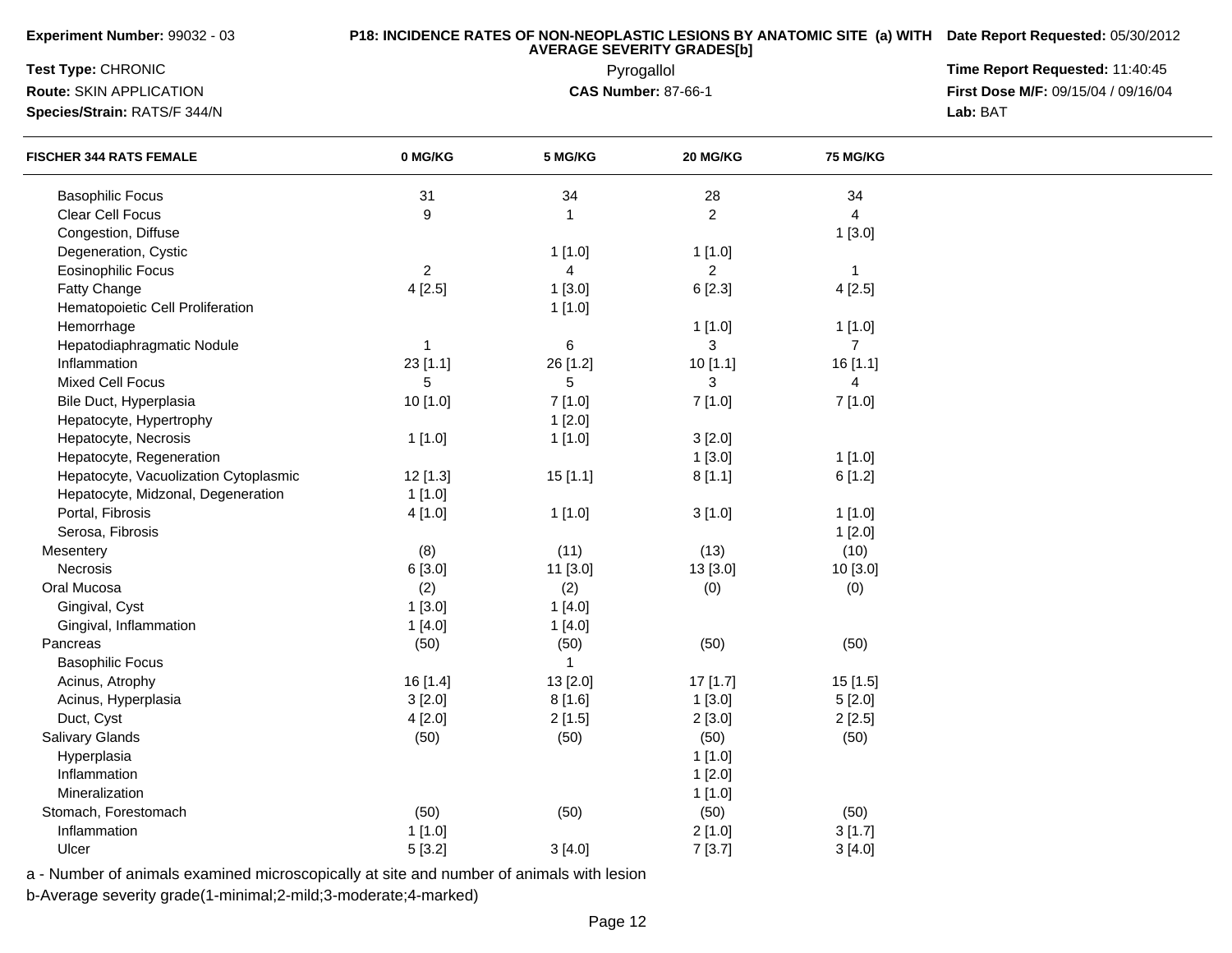| Experiment Number: 99032 - 03                                                            |          | P18: INCIDENCE RATES OF NON-NEOPLASTIC LESIONS BY ANATOMIC SITE (a) WITH Date Report Requested: 05/30/2012<br><b>AVERAGE SEVERITY GRADES[b]</b><br>Pyrogallol |                            |                 |                                     |  |
|------------------------------------------------------------------------------------------|----------|---------------------------------------------------------------------------------------------------------------------------------------------------------------|----------------------------|-----------------|-------------------------------------|--|
| Test Type: CHRONIC                                                                       |          |                                                                                                                                                               |                            |                 |                                     |  |
| Route: SKIN APPLICATION                                                                  |          |                                                                                                                                                               | <b>CAS Number: 87-66-1</b> |                 | First Dose M/F: 09/15/04 / 09/16/04 |  |
| Species/Strain: RATS/F 344/N                                                             |          |                                                                                                                                                               |                            |                 | Lab: BAT                            |  |
| <b>FISCHER 344 RATS FEMALE</b>                                                           | 0 MG/KG  | 5 MG/KG                                                                                                                                                       | 20 MG/KG                   | <b>75 MG/KG</b> |                                     |  |
| Epithelium, Hyperplasia                                                                  | 3[2.0]   |                                                                                                                                                               | 1[2.0]                     | 3[2.3]          |                                     |  |
| Stomach, Glandular                                                                       | (50)     | (50)                                                                                                                                                          | (50)                       | (50)            |                                     |  |
| Erosion                                                                                  | 1[3.0]   | 1[3.0]                                                                                                                                                        | 1[3.0]                     |                 |                                     |  |
| Inflammation                                                                             | 2[1.5]   |                                                                                                                                                               | 1[4.0]                     | 2[1.0]          |                                     |  |
| Ulcer                                                                                    |          |                                                                                                                                                               | 1[4.0]                     |                 |                                     |  |
| Epithelium, Cyst                                                                         |          |                                                                                                                                                               |                            | 1[1.0]          |                                     |  |
| <b>CARDIOVASCULAR SYSTEM</b>                                                             |          |                                                                                                                                                               |                            |                 |                                     |  |
| <b>Blood Vessel</b>                                                                      | (50)     | (50)                                                                                                                                                          | (50)                       | (50)            |                                     |  |
| Thrombosis                                                                               |          |                                                                                                                                                               | 1[4.0]                     |                 |                                     |  |
| Heart                                                                                    | (50)     | (50)                                                                                                                                                          | (50)                       | (50)            |                                     |  |
| Cardiomyopathy                                                                           | 44 [2.0] | 45 [1.7]                                                                                                                                                      | 46 [2.1]                   | 45 [1.4]        |                                     |  |
| Inflammation                                                                             | 1[1.0]   |                                                                                                                                                               |                            |                 |                                     |  |
| Atrium, Thrombosis                                                                       | 1[3.0]   | 1[4.0]                                                                                                                                                        | 1[4.0]                     |                 |                                     |  |
| Myocardium, Inflammation                                                                 |          | 1[1.0]                                                                                                                                                        |                            |                 |                                     |  |
| <b>ENDOCRINE SYSTEM</b>                                                                  |          |                                                                                                                                                               |                            |                 |                                     |  |
| <b>Adrenal Cortex</b>                                                                    | (50)     | (50)                                                                                                                                                          | (50)                       | (50)            |                                     |  |
| Angiectasis                                                                              |          |                                                                                                                                                               | 1[2.0]                     |                 |                                     |  |
| Atrophy                                                                                  |          |                                                                                                                                                               | 1[3.0]                     | 1[2.0]          |                                     |  |
| Atypia Cellular                                                                          |          |                                                                                                                                                               | 1[1.0]                     |                 |                                     |  |
| Degeneration, Cystic                                                                     | 8[2.1]   | 4[2.5]                                                                                                                                                        | 4[2.3]                     | 2[2.0]          |                                     |  |
| Hematopoietic Cell Proliferation                                                         | 1[2.0]   |                                                                                                                                                               |                            | 1[2.0]          |                                     |  |
| Hemorrhage                                                                               |          |                                                                                                                                                               |                            | 2[2.5]          |                                     |  |
| Hyperplasia                                                                              | 29 [1.6] | 24 [1.5]                                                                                                                                                      | 26 [1.6]                   | 29 [1.8]        |                                     |  |
| Hypertrophy                                                                              | 17 [1.2] | 15 [1.5]                                                                                                                                                      | 24 [1.5]                   | 21 [1.4]        |                                     |  |
| <b>Necrosis</b>                                                                          |          |                                                                                                                                                               | 1[3.0]                     |                 |                                     |  |
| Thrombosis                                                                               |          |                                                                                                                                                               | 1[1.0]                     |                 |                                     |  |
| Vacuolization Cytoplasmic                                                                | 14 [1.6] | 13[1.5]                                                                                                                                                       | 13 [1.3]                   | 18 [1.8]        |                                     |  |
| Adrenal Medulla                                                                          | (50)     | (50)                                                                                                                                                          | (50)                       | (50)            |                                     |  |
| Hyperplasia                                                                              | 5[1.4]   | 1 [1.0]                                                                                                                                                       | 6[1.2]                     | 4[1.3]          |                                     |  |
| Infiltration Cellular, Mononuclear Cell                                                  |          |                                                                                                                                                               |                            | 1[2.0]          |                                     |  |
| Islets, Pancreatic                                                                       | (50)     | (50)                                                                                                                                                          | (50)                       | (50)            |                                     |  |
| a - Number of animals examined microscopically at site and number of animals with lesion |          |                                                                                                                                                               |                            |                 |                                     |  |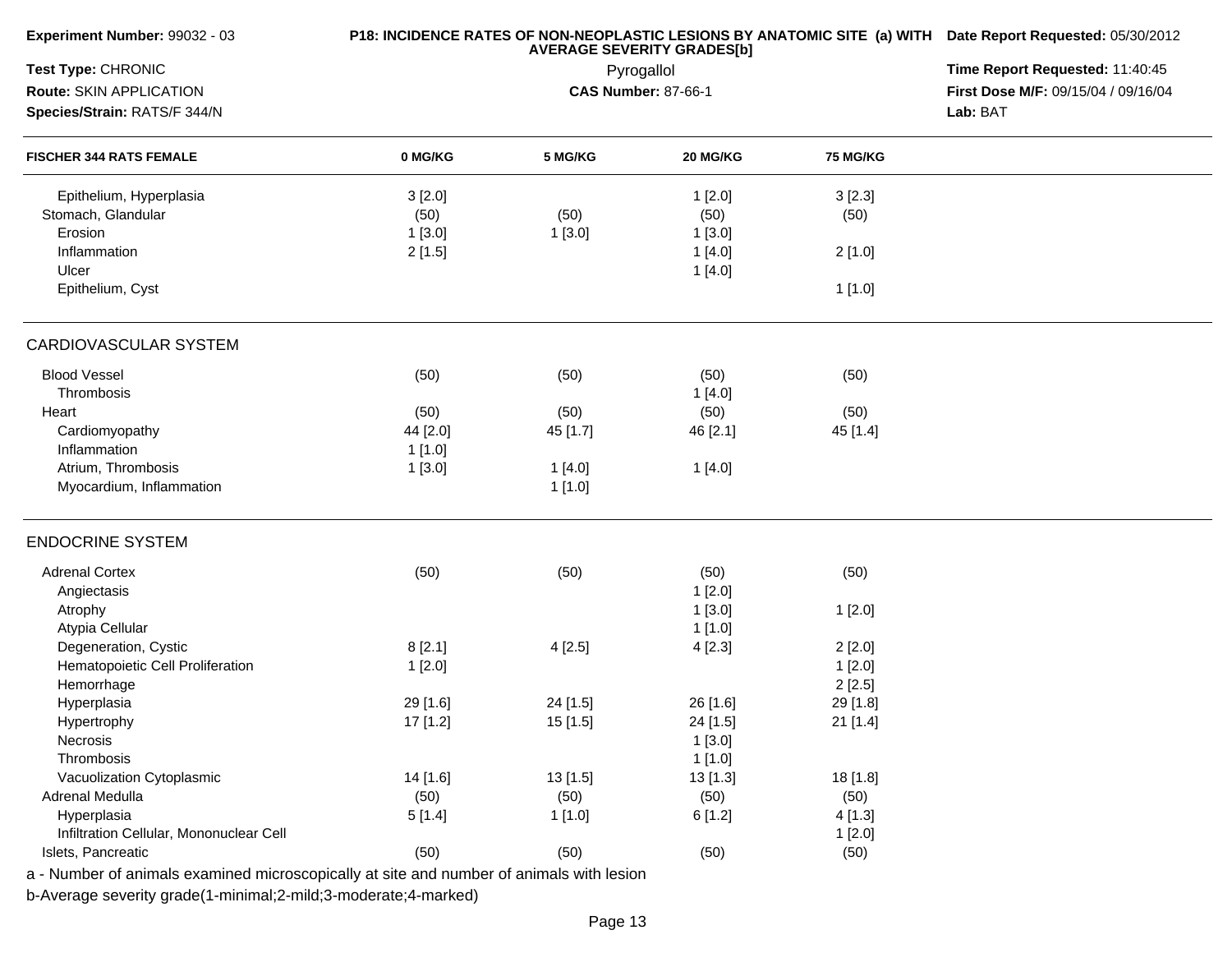| Experiment Number: 99032 - 03                                                            |          |            | <b>AVERAGE SEVERITY GRADES[b]</b> |                 | P18: INCIDENCE RATES OF NON-NEOPLASTIC LESIONS BY ANATOMIC SITE (a) WITH Date Report Requested: 05/30/2012<br>Time Report Requested: 11:40:45 |
|------------------------------------------------------------------------------------------|----------|------------|-----------------------------------|-----------------|-----------------------------------------------------------------------------------------------------------------------------------------------|
| Test Type: CHRONIC                                                                       |          |            | Pyrogallol                        |                 |                                                                                                                                               |
| Route: SKIN APPLICATION                                                                  |          |            | <b>CAS Number: 87-66-1</b>        |                 | First Dose M/F: 09/15/04 / 09/16/04                                                                                                           |
| Species/Strain: RATS/F 344/N                                                             |          |            |                                   |                 | Lab: BAT                                                                                                                                      |
| <b>FISCHER 344 RATS FEMALE</b>                                                           | 0 MG/KG  | 5 MG/KG    | 20 MG/KG                          | <b>75 MG/KG</b> |                                                                                                                                               |
| Parathyroid Gland                                                                        | (49)     | (49)       | (50)                              | (49)            |                                                                                                                                               |
| Hyperplasia                                                                              |          |            | 2[2.0]                            |                 |                                                                                                                                               |
| <b>Pituitary Gland</b>                                                                   | (50)     | (50)       | (50)                              | (50)            |                                                                                                                                               |
| Angiectasis                                                                              |          |            | 1[2.0]                            |                 |                                                                                                                                               |
| Cyst                                                                                     |          |            | 1[3.0]                            | 1[3.0]          |                                                                                                                                               |
| Hemorrhage                                                                               | 1[3.0]   |            |                                   | 2[3.0]          |                                                                                                                                               |
| Pars Distalis, Cyst                                                                      | 4[3.8]   | 8[3.1]     | 7[3.0]                            | 7[3.3]          |                                                                                                                                               |
| Pars Distalis, Hyperplasia                                                               | 19 [2.4] | 16 [2.6]   | 17 [2.4]                          | 19 [2.9]        |                                                                                                                                               |
| Pars Distalis, Inflammation                                                              |          | 1 [1.0]    |                                   |                 |                                                                                                                                               |
| <b>Thyroid Gland</b>                                                                     | (50)     | (50)       | (50)                              | (50)            |                                                                                                                                               |
| Cyst                                                                                     |          |            |                                   | 1[3.0]          |                                                                                                                                               |
| C-cell, Hyperplasia                                                                      | 22 [1.5] | $31$ [1.4] | 23 [1.5]                          | 31 [1.7]        |                                                                                                                                               |
| Follicle, Cyst                                                                           |          | 1[2.0]     |                                   |                 |                                                                                                                                               |
| Follicular Cell, Hyperplasia                                                             |          |            |                                   | 1[1.0]          |                                                                                                                                               |
|                                                                                          |          |            |                                   |                 |                                                                                                                                               |
| <b>GENERAL BODY SYSTEM</b><br>None                                                       |          |            |                                   |                 |                                                                                                                                               |
| <b>GENITAL SYSTEM</b>                                                                    |          |            |                                   |                 |                                                                                                                                               |
|                                                                                          |          |            |                                   |                 |                                                                                                                                               |
| <b>Clitoral Gland</b>                                                                    | (50)     | (50)       | (50)                              | (50)            |                                                                                                                                               |
| Atrophy                                                                                  |          |            | 1[3.0]                            |                 |                                                                                                                                               |
| Fibrosis                                                                                 |          |            | 1[3.0]                            |                 |                                                                                                                                               |
| Hyperplasia                                                                              | 3[3.0]   | 1[3.0]     | 4[2.8]                            | 1[4.0]          |                                                                                                                                               |
| Inflammation                                                                             | 3[2.0]   | 4[2.3]     | 6[2.2]                            | 6[2.2]          |                                                                                                                                               |
| Duct, Dilatation                                                                         | 1[4.0]   |            | 2[3.0]                            |                 |                                                                                                                                               |
| Ovary                                                                                    | (50)     | (50)       | (50)                              | (50)            |                                                                                                                                               |
| Cyst                                                                                     | 3[2.3]   | 3[3.0]     | 6[2.5]                            | 1[3.0]          |                                                                                                                                               |
| Uterus                                                                                   | (50)     | (50)       | (50)                              | (50)            |                                                                                                                                               |
| Hemorrhage                                                                               |          | 1[4.0]     |                                   |                 |                                                                                                                                               |
| Hyperplasia, Adenomatous                                                                 |          |            |                                   | 1[4.0]          |                                                                                                                                               |
| Inflammation                                                                             | 3[2.3]   |            |                                   | 1[4.0]          |                                                                                                                                               |
| Cervix, Fibrosis                                                                         | 1[4.0]   |            |                                   |                 |                                                                                                                                               |
| Endometrium, Cyst                                                                        |          |            | 1[3.0]                            |                 |                                                                                                                                               |
| a - Number of animals examined microscopically at site and number of animals with lesion |          |            |                                   |                 |                                                                                                                                               |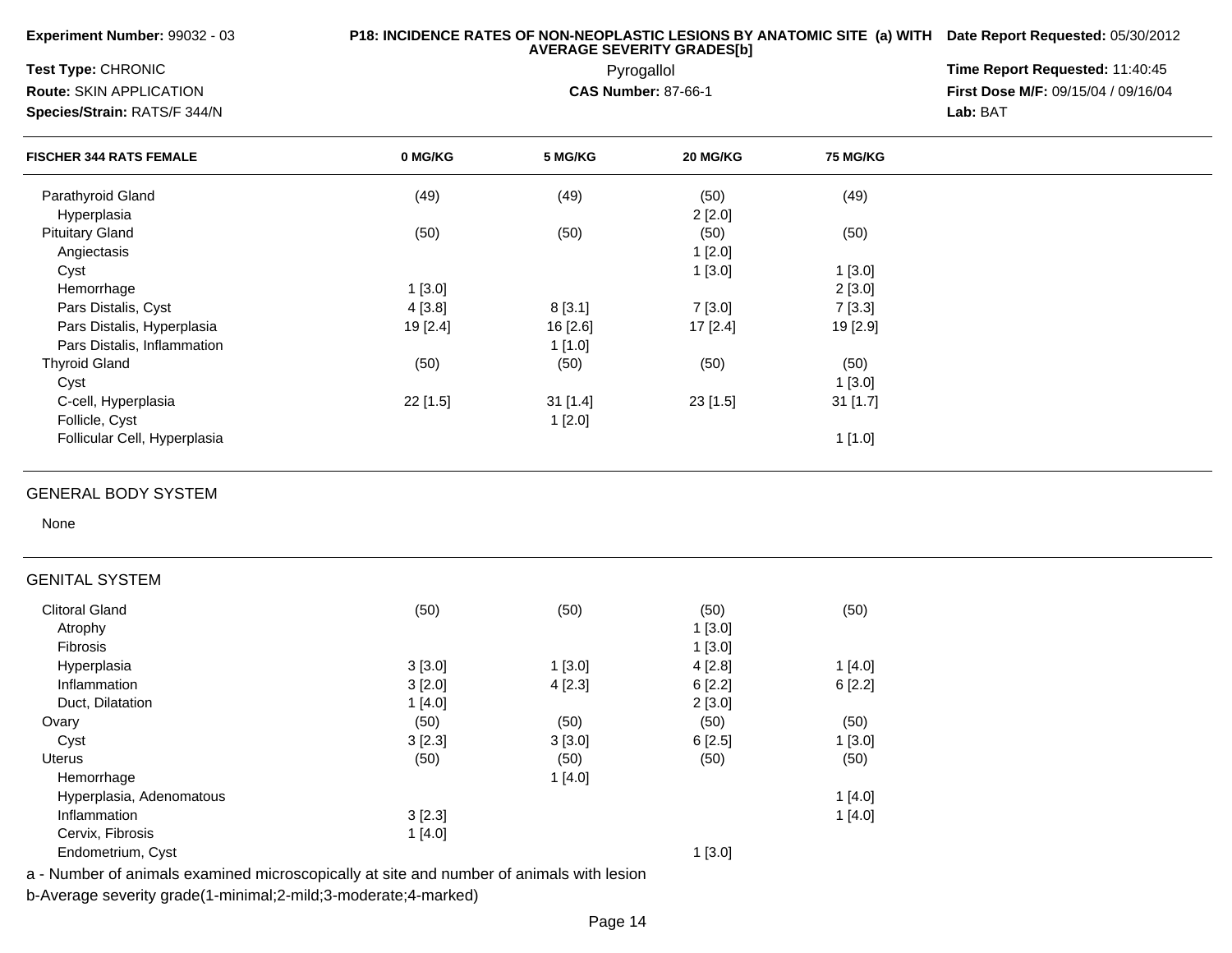| Experiment Number: 99032 - 03           |         | <b>AVERAGE SEVERITY GRADES[b]</b> |                                 | P18: INCIDENCE RATES OF NON-NEOPLASTIC LESIONS BY ANATOMIC SITE (a) WITH Date Report Requested: 05/30/2012 |                                                 |
|-----------------------------------------|---------|-----------------------------------|---------------------------------|------------------------------------------------------------------------------------------------------------|-------------------------------------------------|
| Test Type: CHRONIC                      |         | Pyrogallol                        | Time Report Requested: 11:40:45 |                                                                                                            |                                                 |
| Route: SKIN APPLICATION                 |         |                                   | <b>CAS Number: 87-66-1</b>      |                                                                                                            | First Dose M/F: 09/15/04 / 09/16/04<br>Lab: BAT |
| Species/Strain: RATS/F 344/N            |         |                                   |                                 |                                                                                                            |                                                 |
| <b>FISCHER 344 RATS FEMALE</b>          | 0 MG/KG | 5 MG/KG                           | 20 MG/KG                        | <b>75 MG/KG</b>                                                                                            |                                                 |
| Endometrium, Edema                      |         |                                   | 1[4.0]                          |                                                                                                            |                                                 |
| Endometrium, Hyperplasia, Cystic        | 5[1.8]  | 5[2.0]                            | 4 [1.8]                         |                                                                                                            |                                                 |
| Vagina                                  | (0)     | (1)                               | (0)                             | (0)                                                                                                        |                                                 |
| Inflammation                            |         | 1[4.0]                            |                                 |                                                                                                            |                                                 |
| <b>HEMATOPOIETIC SYSTEM</b>             |         |                                   |                                 |                                                                                                            |                                                 |
| <b>Bone Marrow</b>                      | (50)    | (50)                              | (50)                            | (50)                                                                                                       |                                                 |
| Fibrosis                                | 1[2.0]  |                                   |                                 |                                                                                                            |                                                 |
| Hyperplasia                             | 10[3.1] | 6[3.8]                            | 10 [4.0]                        | 10[3.8]                                                                                                    |                                                 |
| Myelofibrosis                           |         |                                   | 2[2.5]                          | 1[3.0]                                                                                                     |                                                 |
| Lymph Node                              | (3)     | (2)                               | (4)                             | (2)                                                                                                        |                                                 |
| Hemorrhage                              |         |                                   | 1[3.0]                          |                                                                                                            |                                                 |
| Deep Cervical, Hyperplasia, Plasma Cell | 1[3.0]  |                                   |                                 |                                                                                                            |                                                 |
| Mediastinal, Congestion                 |         | 1[3.0]                            |                                 |                                                                                                            |                                                 |
| Mediastinal, Hemorrhage                 | 2[3.0]  |                                   | 1[3.0]                          |                                                                                                            |                                                 |
| Mediastinal, Hyperplasia, Plasma Cell   | 1[2.0]  | 1[3.0]                            | 1[2.0]                          |                                                                                                            |                                                 |
| Pancreatic, Hemorrhage                  |         |                                   | 1[4.0]                          |                                                                                                            |                                                 |
| Lymph Node, Mesenteric                  | (50)    | (50)                              | (50)                            | (50)                                                                                                       |                                                 |
| Degeneration, Cystic                    | 3[2.0]  |                                   |                                 | 1[2.0]                                                                                                     |                                                 |
| Hyperplasia, Lymphoid                   |         |                                   |                                 | 1[3.0]                                                                                                     |                                                 |
| Hyperplasia, Plasma Cell                |         |                                   | 1[2.0]                          | 1[2.0]                                                                                                     |                                                 |
| Infiltration Cellular, Histiocyte       |         | 1[3.0]                            |                                 |                                                                                                            |                                                 |
| Inflammation                            |         | 2[1.5]                            |                                 |                                                                                                            |                                                 |
| Spleen                                  | (50)    | (50)                              | (50)                            | (50)                                                                                                       |                                                 |
| <b>Accessory Spleen</b>                 |         |                                   | $\mathbf 1$                     | $\mathbf{1}$                                                                                               |                                                 |
| Hematopoietic Cell Proliferation        |         | 3[2.3]                            | 1[3.0]                          |                                                                                                            |                                                 |
| Hyperplasia, Lymphoid                   |         | 1[3.0]                            | 1[3.0]                          | 2[2.5]                                                                                                     |                                                 |
| Infarct                                 |         | 2[3.0]                            | 4 [3.0]                         | 1[4.0]                                                                                                     |                                                 |
| Pigmentation, Hemosiderin               |         | 1[2.0]                            |                                 | 1[2.0]                                                                                                     |                                                 |
| Capsule, Hyperplasia                    |         |                                   | 1[1.0]                          |                                                                                                            |                                                 |
| Capsule, Inflammation                   |         |                                   | 1[1.0]                          |                                                                                                            |                                                 |
| Lymphoid Follicle, Atrophy              |         | 1[2.0]                            | 1[2.0]                          | 1[2.0]                                                                                                     |                                                 |
| Thymus                                  | (50)    | (50)                              | (49)                            | (50)                                                                                                       |                                                 |
| Cyst                                    |         |                                   |                                 | 1[3.0]                                                                                                     |                                                 |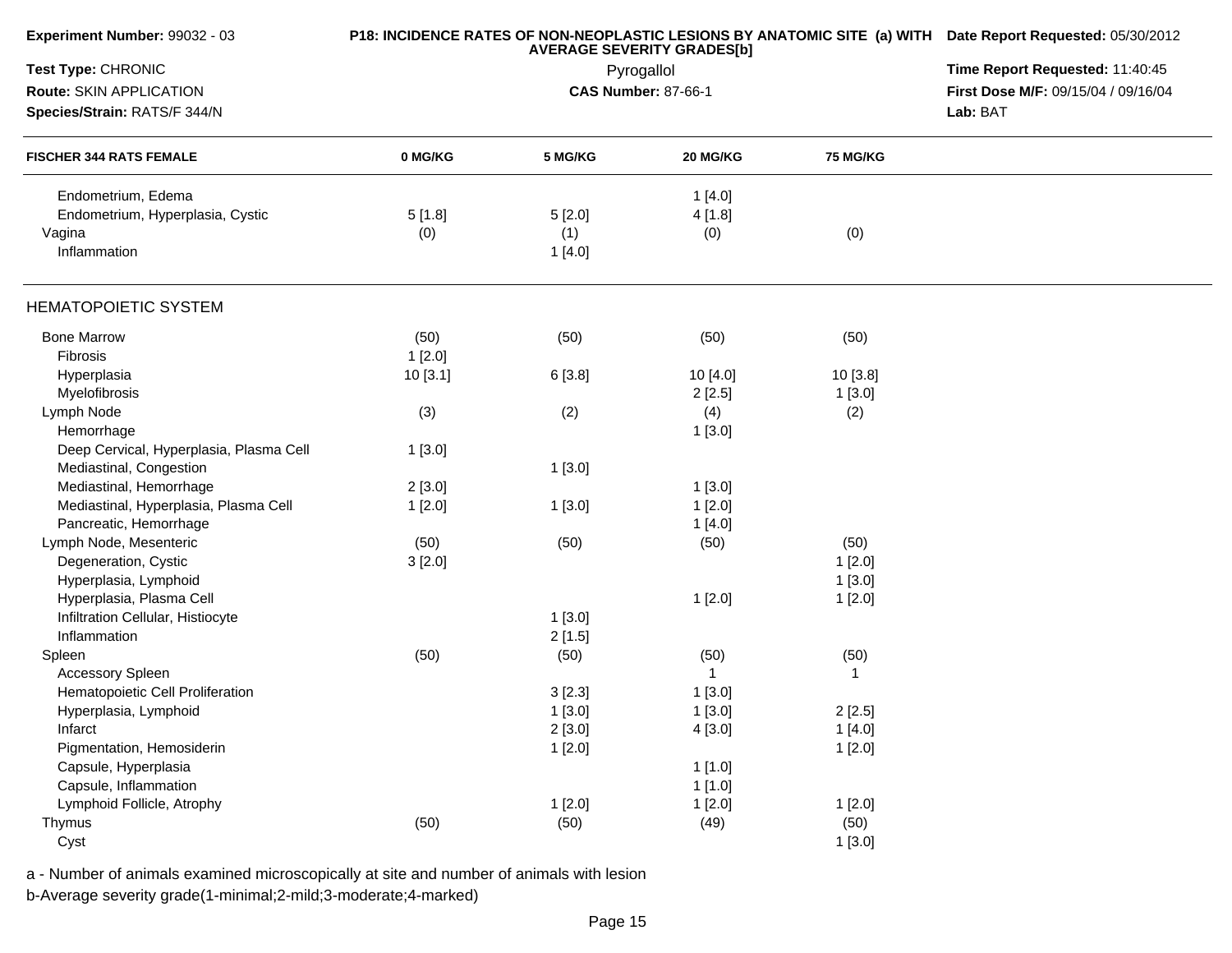| Experiment Number: 99032 - 03                        |         | <b>AVERAGE SEVERITY GRADES[b]</b> | P18: INCIDENCE RATES OF NON-NEOPLASTIC LESIONS BY ANATOMIC SITE (a) WITH Date Report Requested: 05/30/2012 |                 |          |
|------------------------------------------------------|---------|-----------------------------------|------------------------------------------------------------------------------------------------------------|-----------------|----------|
| Test Type: CHRONIC                                   |         | Pyrogallol                        | Time Report Requested: 11:40:45                                                                            |                 |          |
| Route: SKIN APPLICATION                              |         | <b>CAS Number: 87-66-1</b>        | First Dose M/F: 09/15/04 / 09/16/04                                                                        |                 |          |
| Species/Strain: RATS/F 344/N                         |         |                                   |                                                                                                            |                 | Lab: BAT |
| <b>FISCHER 344 RATS FEMALE</b>                       | 0 MG/KG | 5 MG/KG                           | 20 MG/KG                                                                                                   | <b>75 MG/KG</b> |          |
|                                                      |         |                                   |                                                                                                            |                 |          |
| <b>INTEGUMENTARY SYSTEM</b>                          |         |                                   |                                                                                                            |                 |          |
| <b>Mammary Gland</b>                                 | (50)    | (50)                              | (50)                                                                                                       | (50)            |          |
| Inflammation                                         | 1[3.0]  | 4[2.3]                            |                                                                                                            | 1[1.0]          |          |
| Duct, Cyst                                           | 1[4.0]  | 1 [4.0]                           | 1[3.0]                                                                                                     | 5[3.4]          |          |
| Duct, Hyperplasia, Cystic                            | 1[3.0]  |                                   |                                                                                                            |                 |          |
| Skin                                                 | (50)    | (50)                              | (50)                                                                                                       | (50)            |          |
| Hyperkeratosis                                       |         | 2[1.0]                            |                                                                                                            |                 |          |
| Hyperplasia                                          |         |                                   |                                                                                                            | 1[4.0]          |          |
| Ulcer                                                |         |                                   |                                                                                                            | 1[4.0]          |          |
| Control, Hyperplasia                                 |         |                                   | 1[1.0]                                                                                                     |                 |          |
| Control, Inflammation                                |         |                                   | 1[1.0]                                                                                                     |                 |          |
| Sebaceous Gland, Site Of Application,<br>Hyperplasia |         |                                   | 5[1.0]                                                                                                     | 41 [1.7]        |          |
| Site Of Application, Hyperkeratosis                  |         | 6[1.0]                            | 23 [1.0]                                                                                                   | 49 [1.8]        |          |
| Site Of Application, Hyperplasia                     |         | 9[1.0]                            | 11 [1.0]                                                                                                   | 49 [1.1]        |          |
| Site Of Application, Inflammation                    |         | 3[1.0]                            | 6[1.0]                                                                                                     | 49 [1.4]        |          |
| MUSCULOSKELETAL SYSTEM                               |         |                                   |                                                                                                            |                 |          |
| Bone                                                 | (50)    | (50)                              | (50)                                                                                                       | (50)            |          |
| Osteopetrosis                                        |         |                                   | 1[4.0]                                                                                                     |                 |          |
| Osteosclerosis                                       | 1[2.0]  |                                   |                                                                                                            |                 |          |
| Fibula, Tibia, Fracture                              | 1[4.0]  |                                   |                                                                                                            |                 |          |
| <b>Skeletal Muscle</b>                               | (0)     | (0)                               | (2)                                                                                                        | (0)             |          |
|                                                      |         |                                   |                                                                                                            |                 |          |
| NERVOUS SYSTEM                                       |         |                                   |                                                                                                            |                 |          |
| <b>Brain</b>                                         | (50)    | (50)                              | (50)                                                                                                       | (50)            |          |
| Hemorrhage                                           | 1[3.0]  | 1[3.0]                            |                                                                                                            | 1[3.0]          |          |
| Hydrocephalus                                        | 1[2.0]  | 3[1.7]                            | 3[1.7]                                                                                                     | 3[2.0]          |          |
| Thrombosis                                           |         |                                   | 1[2.0]                                                                                                     |                 |          |
| Cerebellum, Gliosis                                  | 1[1.0]  |                                   |                                                                                                            |                 |          |
|                                                      |         |                                   |                                                                                                            |                 |          |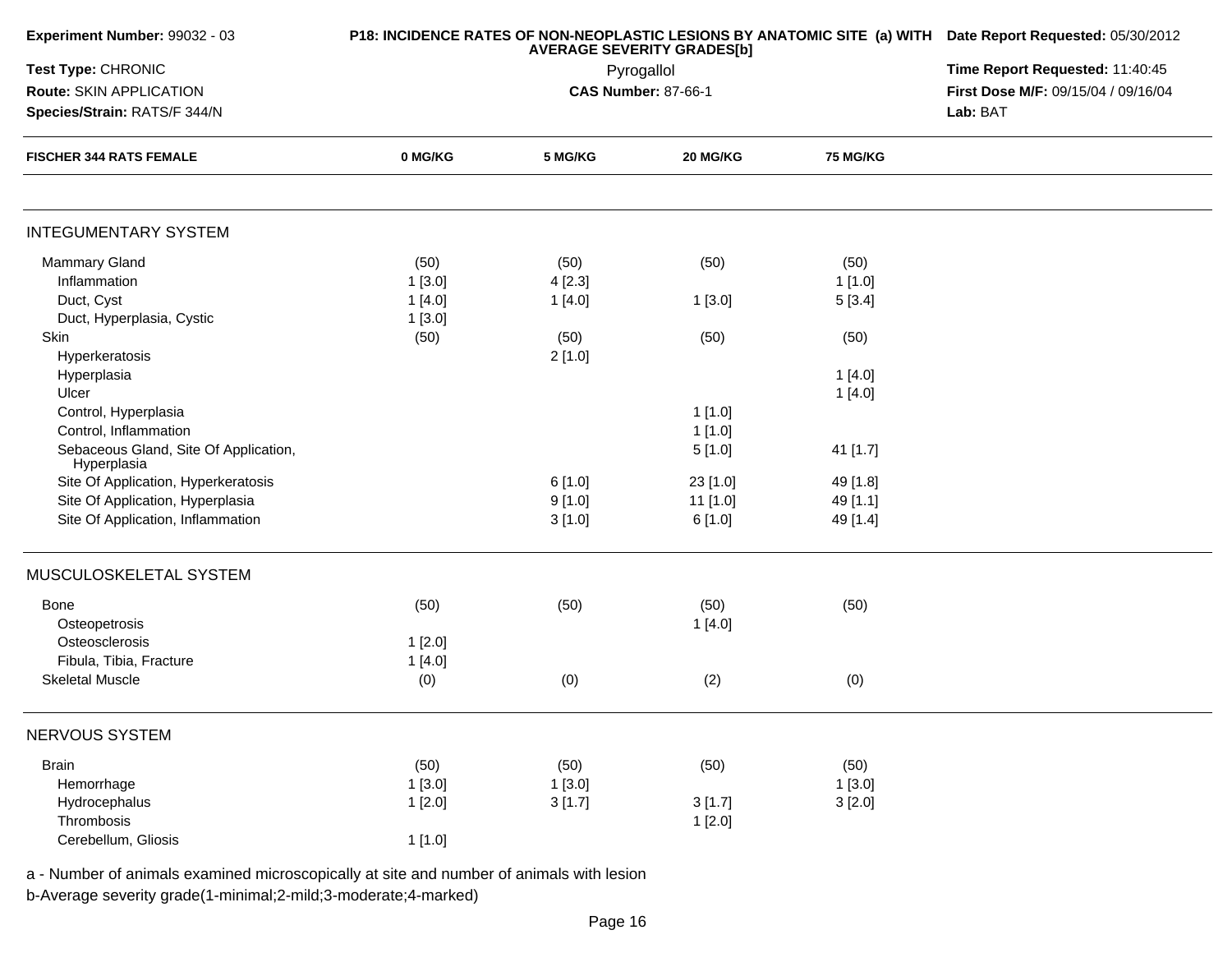| Experiment Number: 99032 - 03                          |          | <b>AVERAGE SEVERITY GRADES[b]</b> | P18: INCIDENCE RATES OF NON-NEOPLASTIC LESIONS BY ANATOMIC SITE (a) WITH Date Report Requested: 05/30/2012<br>Time Report Requested: 11:40:45 |                 |                                     |
|--------------------------------------------------------|----------|-----------------------------------|-----------------------------------------------------------------------------------------------------------------------------------------------|-----------------|-------------------------------------|
| Test Type: CHRONIC                                     |          | Pyrogallol                        |                                                                                                                                               |                 |                                     |
| Route: SKIN APPLICATION                                |          |                                   | <b>CAS Number: 87-66-1</b>                                                                                                                    |                 | First Dose M/F: 09/15/04 / 09/16/04 |
| Species/Strain: RATS/F 344/N                           |          |                                   |                                                                                                                                               | Lab: BAT        |                                     |
| <b>FISCHER 344 RATS FEMALE</b>                         | 0 MG/KG  | 5 MG/KG                           | 20 MG/KG                                                                                                                                      | <b>75 MG/KG</b> |                                     |
| Cerebrum, Necrosis                                     | 1[3.0]   |                                   |                                                                                                                                               |                 |                                     |
| Peripheral Nerve                                       | (0)      | (0)                               | (1)                                                                                                                                           | (0)             |                                     |
| Spinal Cord                                            | (0)      | (0)                               | (1)                                                                                                                                           | (0)             |                                     |
| <b>RESPIRATORY SYSTEM</b>                              |          |                                   |                                                                                                                                               |                 |                                     |
| Larynx                                                 | (0)      | (1)                               | (0)                                                                                                                                           | (0)             |                                     |
| Foreign Body                                           |          | $\mathbf{1}$                      |                                                                                                                                               |                 |                                     |
| Inflammation                                           |          | 1[2.0]                            |                                                                                                                                               |                 |                                     |
| Lung                                                   | (50)     | (50)                              | (50)                                                                                                                                          | (50)            |                                     |
| Congestion                                             |          | 1[4.0]                            | 1[3.0]                                                                                                                                        | 1[2.0]          |                                     |
| Fibrosis                                               | 2[1.0]   |                                   |                                                                                                                                               |                 |                                     |
| Hemorrhage                                             |          | 2[3.0]                            |                                                                                                                                               |                 |                                     |
| Inflammation                                           | 8[1.3]   | 9[1.0]                            | 2[1.0]                                                                                                                                        | 10[1.1]         |                                     |
| Thrombosis                                             | 1[1.0]   |                                   |                                                                                                                                               |                 |                                     |
| Alveolar Epithelium, Hyperplasia                       | 6[2.0]   | 11 [2.3]                          | 5[1.8]                                                                                                                                        | 12 [2.3]        |                                     |
| Alveolus, Infiltration Cellular, Histiocyte            | 2[2.0]   | 3[1.0]                            | 2[1.5]                                                                                                                                        | 6[1.5]          |                                     |
| Alveolus, Pigmentation, Hemoglobin                     |          |                                   |                                                                                                                                               | 1[1.0]          |                                     |
| Bronchiole, Hyperplasia                                |          |                                   |                                                                                                                                               | 1[2.0]          |                                     |
| Serosa, Fibrosis                                       |          | 1[1.0]                            |                                                                                                                                               |                 |                                     |
| Nose                                                   | (50)     | (50)                              | (50)                                                                                                                                          | (50)            |                                     |
| Inflammation                                           | 11 [1.7] | 10[2.3]                           | 12 [2.2]                                                                                                                                      | 8[2.0]          |                                     |
| Metaplasia, Squamous                                   | 1[1.0]   | 1 [1.0]                           |                                                                                                                                               |                 |                                     |
| Thrombosis                                             | 1[3.0]   | 1[3.0]                            | 1[3.0]                                                                                                                                        |                 |                                     |
| Goblet Cell, Hyperplasia                               | 2[1.5]   | 2[1.5]                            |                                                                                                                                               |                 |                                     |
| Nasolacrimal Duct, Inflammation                        |          | 1[3.0]                            |                                                                                                                                               |                 |                                     |
| Nasolacrimal Duct, Squamous Epithelium,<br>Hyperplasia | 1[3.0]   |                                   |                                                                                                                                               |                 |                                     |
| Nasopharyngeal Duct, Inflammation                      |          |                                   | 2[2.5]                                                                                                                                        |                 |                                     |
| Olfactory Epithelium, Hyperplasia                      |          |                                   | 1[2.0]                                                                                                                                        |                 |                                     |
| Respiratory Epithelium, Necrosis                       |          | 1[2.0]                            |                                                                                                                                               |                 |                                     |
| Squamous Epithelium, Necrosis                          |          | 1[1.0]                            |                                                                                                                                               |                 |                                     |
| Vomeronasal Organ, Necrosis                            |          | 1[3.0]                            |                                                                                                                                               |                 |                                     |
| Trachea                                                | (50)     | (50)                              | (50)                                                                                                                                          | (50)            |                                     |
| Infiltration Cellular, Mononuclear Cell                | 1[1.0]   |                                   |                                                                                                                                               |                 |                                     |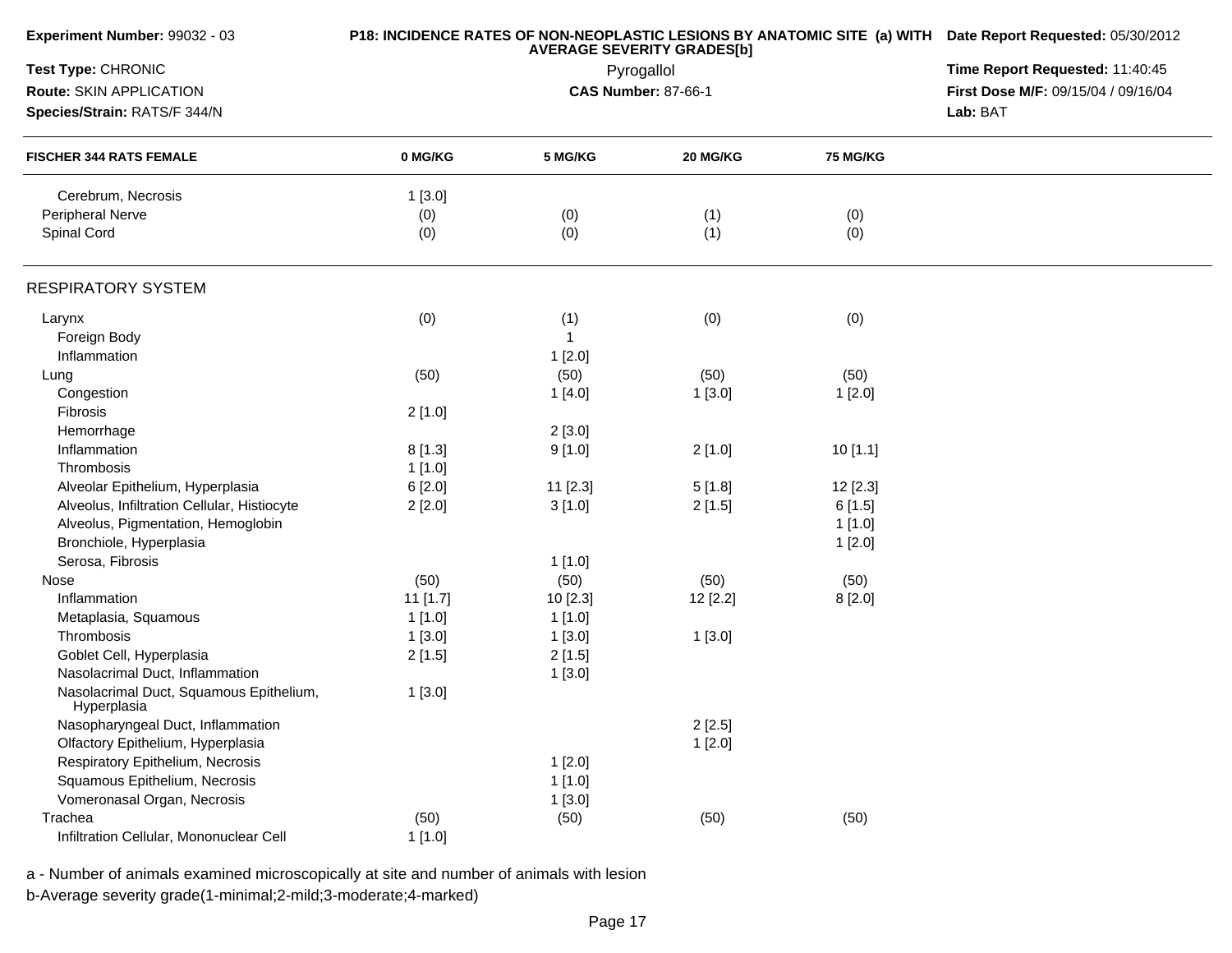| <b>Experiment Number: 99032 - 03</b> |          | <b>AVERAGE SEVERITY GRADES[b]</b> | P18: INCIDENCE RATES OF NON-NEOPLASTIC LESIONS BY ANATOMIC SITE (a) WITH Date Report Requested: 05/30/2012 |                 |                                     |
|--------------------------------------|----------|-----------------------------------|------------------------------------------------------------------------------------------------------------|-----------------|-------------------------------------|
| Test Type: CHRONIC                   |          | Pyrogallol                        | Time Report Requested: 11:40:45                                                                            |                 |                                     |
| Route: SKIN APPLICATION              |          |                                   | <b>CAS Number: 87-66-1</b>                                                                                 |                 | First Dose M/F: 09/15/04 / 09/16/04 |
| Species/Strain: RATS/F 344/N         |          |                                   |                                                                                                            |                 | Lab: BAT                            |
| <b>FISCHER 344 RATS FEMALE</b>       | 0 MG/KG  | 5 MG/KG                           | 20 MG/KG                                                                                                   | <b>75 MG/KG</b> |                                     |
| Inflammation                         | 1[1.0]   |                                   | 1[1.0]                                                                                                     |                 |                                     |
| SPECIAL SENSES SYSTEM                |          |                                   |                                                                                                            |                 |                                     |
| Eye                                  | (50)     | (50)                              | (50)                                                                                                       | (50)            |                                     |
| Cataract                             | 3[3.0]   | 4[3.5]                            | 1[4.0]                                                                                                     | 1[3.0]          |                                     |
| Synechia                             | 1[3.0]   | 1[2.0]                            |                                                                                                            |                 |                                     |
| Anterior Chamber, Exudate            |          |                                   |                                                                                                            | 1[3.0]          |                                     |
| Bilateral, Retina, Atrophy           |          | 1[4.0]                            |                                                                                                            |                 |                                     |
| Optic Nerve, Atrophy                 | 1[3.0]   |                                   | 1[4.0]                                                                                                     |                 |                                     |
| Posterior Chamber, Exudate           |          |                                   |                                                                                                            | 1[3.0]          |                                     |
| Retina, Atrophy                      | 3[4.0]   | 3[3.3]                            | 2[3.0]                                                                                                     |                 |                                     |
| Retina, Developmental Malformation   | 1[1.0]   |                                   |                                                                                                            |                 |                                     |
| Retina, Dysplasia                    |          | 1[2.0]                            |                                                                                                            | 1[3.0]          |                                     |
| Harderian Gland                      | (50)     | (50)                              | (50)                                                                                                       | (50)            |                                     |
| Hyperplasia                          | 1[1.0]   | 2[2.0]                            | 4[2.8]                                                                                                     | 3[2.3]          |                                     |
| Inflammation                         | 2[1.0]   | 4[1.5]                            |                                                                                                            | 4[1.5]          |                                     |
| Metaplasia, Squamous                 | 1[1.0]   |                                   |                                                                                                            |                 |                                     |
| Pigmentation, Porphyrin              |          | 3[2.0]                            | 6[1.8]                                                                                                     | 1[3.0]          |                                     |
| <b>URINARY SYSTEM</b>                |          |                                   |                                                                                                            |                 |                                     |
| Kidney                               | (50)     | (50)                              | (50)                                                                                                       | (50)            |                                     |
| Accumulation, Hyaline Droplet        |          | 2[2.0]                            |                                                                                                            |                 |                                     |
| Atrophy                              |          |                                   | 1[3.0]                                                                                                     |                 |                                     |
| Cyst                                 |          | 1[2.0]                            | 1[1.0]                                                                                                     |                 |                                     |
| Hypertrophy                          |          |                                   | 1[2.0]                                                                                                     |                 |                                     |
| Infiltration Cellular, Lipocyte      |          | 1[4.0]                            |                                                                                                            |                 |                                     |
| Inflammation                         | 1[1.0]   |                                   | 3[2.7]                                                                                                     |                 |                                     |
| Nephropathy                          | 46 [1.5] | 42 [1.7]                          | 42 [1.6]                                                                                                   | 44 [1.6]        |                                     |
| Papilla, Necrosis                    |          |                                   | 1[3.0]                                                                                                     |                 |                                     |
| Transitional Epithelium, Hyperplasia |          |                                   | 1[2.0]                                                                                                     |                 |                                     |
| <b>Urinary Bladder</b>               | (50)     | (50)                              | (50)                                                                                                       | (49)            |                                     |
| Transitional Epithelium, Hyperplasia |          | 1[1.0]                            | 1[1.0]                                                                                                     |                 |                                     |
|                                      |          |                                   |                                                                                                            |                 |                                     |